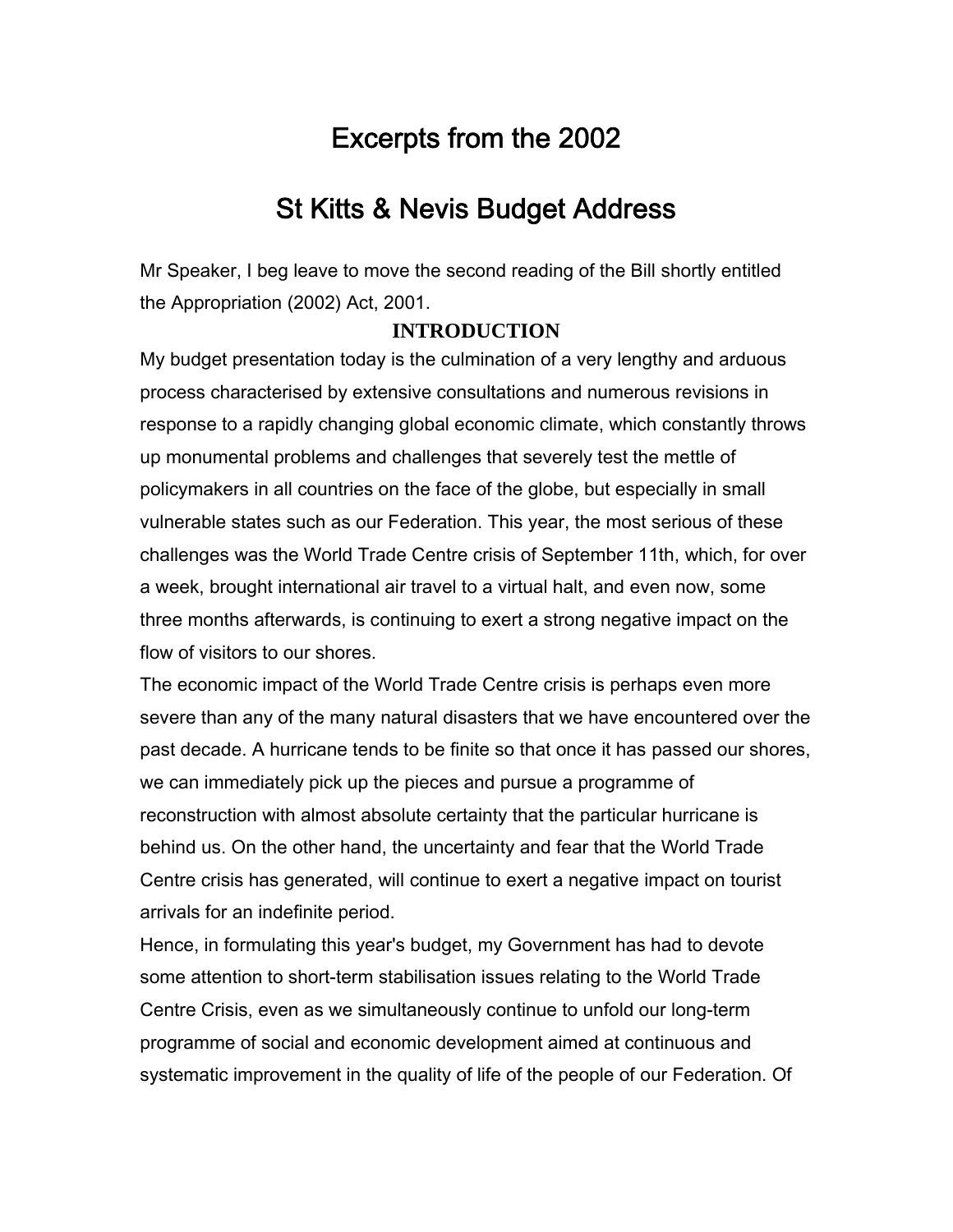course, the fiscal stance that I will be enunciating in response to the challenges that we face, is also shaped, to some degree, by the constraints imposed by our recent history.

In particular, for five consecutive years, we have had to pursue an expansionary fiscal policy to prevent our economy from going into recession under the influence of a spate of hurricanes that devastated much of our infrastructure and seriously disrupted our productive sectors for prolonged periods. This policy enabled us to move steadily along the path of progress and carry out our mandate to alleviate the conditions of lower income families who were at greatest risk of deprivation and marginalisation in the face of these mammoth natural disasters.

Notwithstanding the hurricanes, we initiated the short-term work experience programme that took some 1200 of our young people from the depths of despair and offered them the opportunity to constructively deploy their talents, earn an income, and prepare themselves for permanent employment. Over this difficult period, we also placed over1000 low-income families in their own homes. Some of these families had been striving unsuccessfully for many years to escape the grip of merciless landlords while others had been thrown into a state of homelessness and despair by the hurricanes. My Government reached out and offered a helping hand by building the homes, providing financial assistance to these families and granting generous concessions and subsidies where this was deemed necessary. These beneficiaries can now stand on their own feet and pursue various productive endeavours to the benefit of themselves, their families and the nation as a whole.

Despite the hurricanes, we also succeeded in substantially upgrading and revising Social Security Benefits especially as it relates to the poor and indigents who have no other means of support. We also introduced a comprehensive programme of assistance to our elderly and set up a mechanism in the Ministry of Social Development to provide school uniforms and other necessities to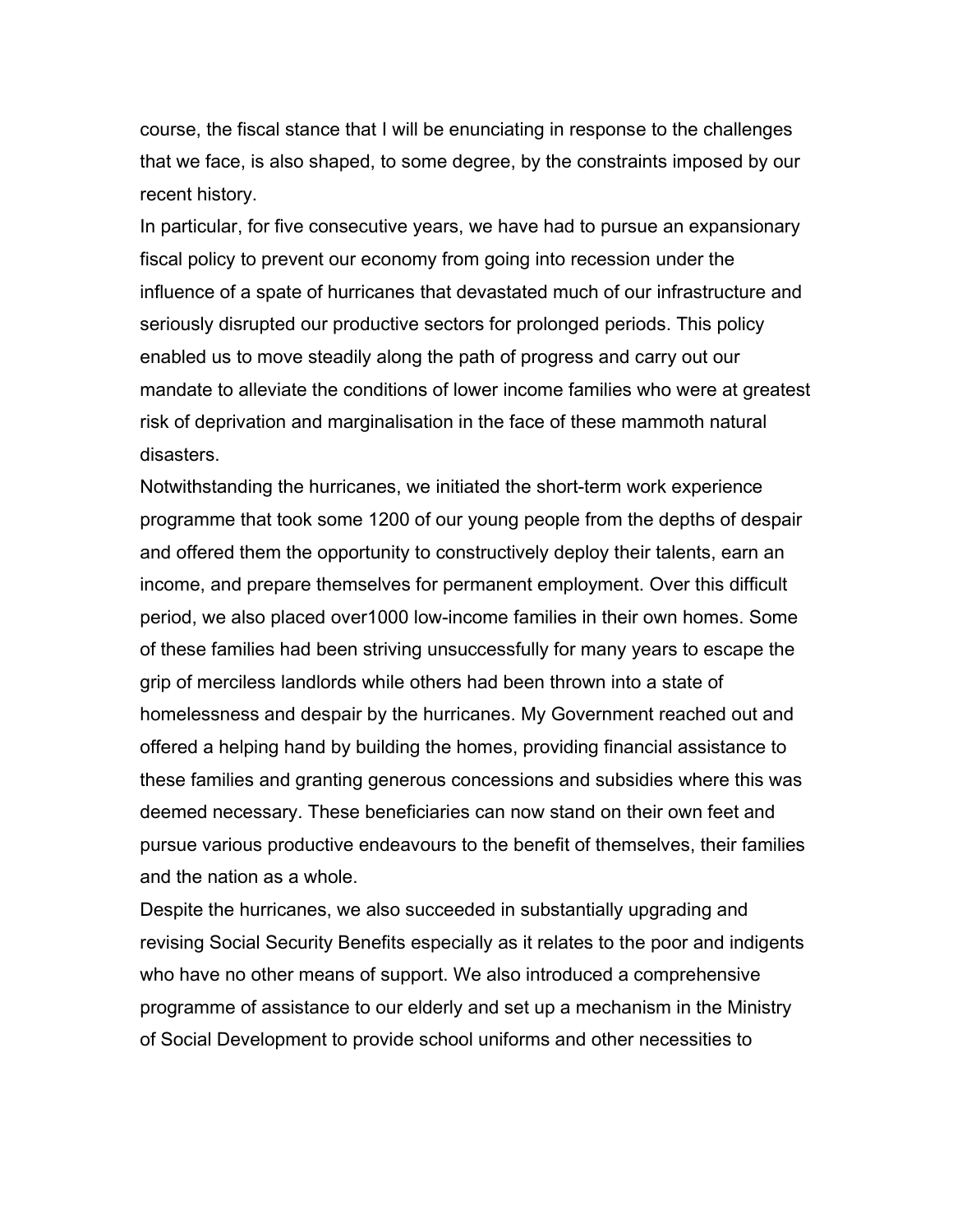children of lower income families who could not find the resources necessary to attend school.

Moreover, during these difficult years, we exerted every effort to honour our commitment to Government employees by consistently improving their compensation package. In 1995, we paid a double salary. In 1996, we again paid a double salary. In 1997, we awarded a general salary increase to all Government employees, and although Hurricane Georges prevented the payment of the double salary in 1998, we promptly resumed the payment of this important bonus in 1999. This was followed in 2000 by another general salary increase. The quality of public servants determines the efficiency of the delivery of public goods and the nature of the environment in which the society's productivity can be optimised. Personal emoluments and agreeable working conditions are a sine qua non for attracting high calibre workers to the public sector. St. Kitts and Nevis has been successful in this regard and our nation must express its gratitude for that achievement.

Mr Speaker, by our resolute efforts, the Federal Government refused to be derailed from its objectives of national long-term competitiveness through human resource development and poverty reduction. Moreover, this government confronted the choice of building infrastructure only when locally generated funds were available or borrowing externally for such purposes. We boldly took the decision not to jeopardise our long-term competitiveness in tourism, manufacturing and other key sectors in favour of the short term improvement of our fiscal accounts, as some myopic bean counters had advocated. Such a strategy would have forced us to lag behind other tourist destinations at a time when our very survival as a nation depended on our ability to develop competitive economic sectors capable of holding their own in an increasingly liberalised and integrated global economy. Hence, each time we were struck by a hurricane we went out and raised the necessary funds to rebuild our infrastructure and to keep the productive capacity of our nation intact.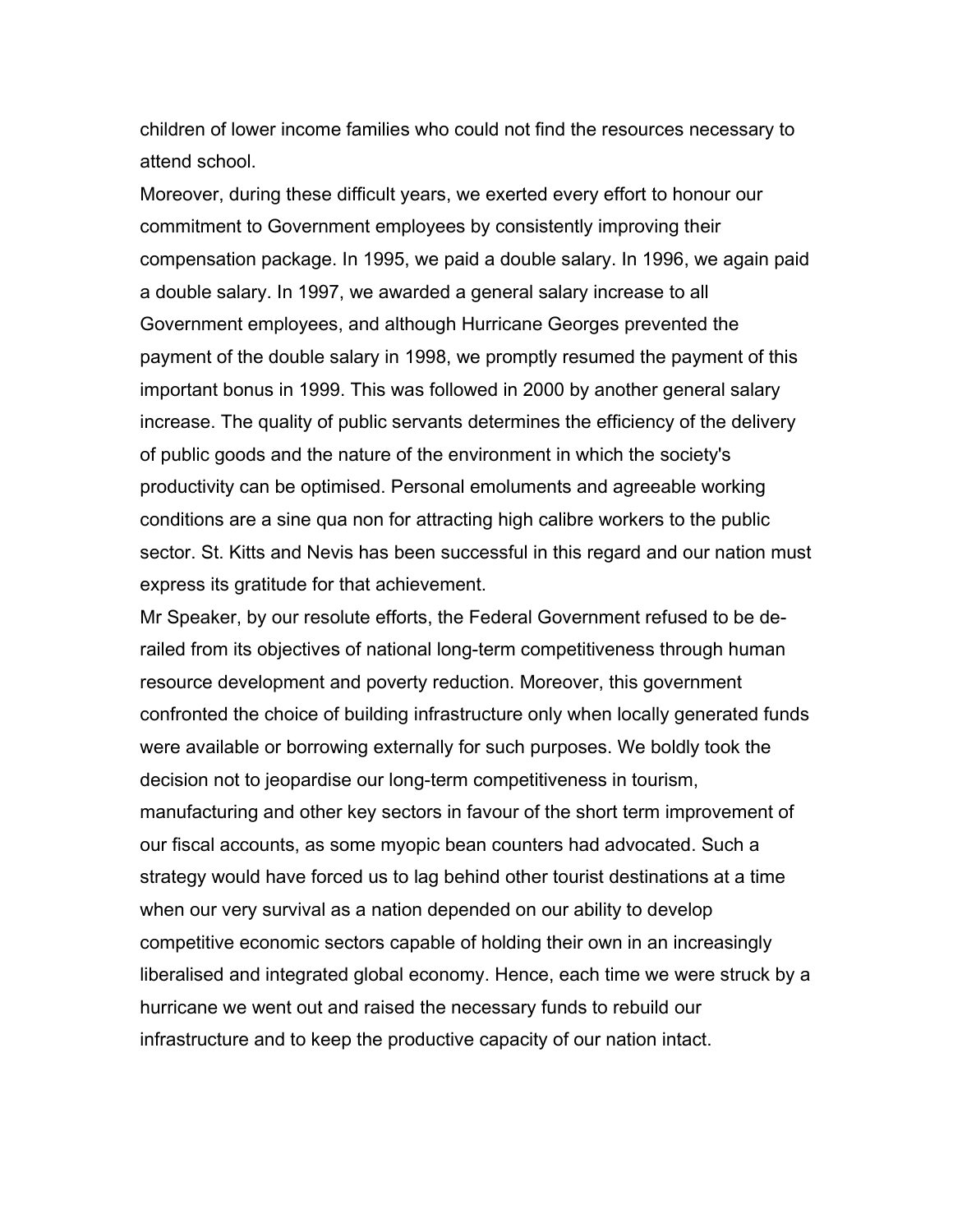Our efforts have borne great fruit. In terms of real economic growth, our economy continues to be one of the leading performers in the entire Caribbean. In addition, our infrastructure is among the most modern and well kept in the region. Indeed, the scars of the numerous hurricanes that have visited our shores are now only barely noticeable.

What is even more remarkable is that such impressive performance was achieved without imposing any undue taxation burden on our people. Unlike many countries in the OECS, our people still do not pay personal income tax. Notwithstanding the recent increases in water and electricity rates that were forced upon us by increased fuel cost and the need for capital investment, our utility rates are still among the lowest in the entire Caribbean. In addition, virtually all of the services that the public sector provides to our people are heavily subsidised. Yet the import duties that our people pay is no different from the duties paid in other countries of the Caribbean and our indirect taxes such as consumption tax and customs service charge are still lower than in many countries of the region.

Mr Speaker, the liberalisation of trade is the centre-piece of globalisation. No government anywhere in the developing world has ever before faced such novel and complex economic challenges. There are no precedents or charts which afford us guidance. The protection that our products enjoyed in foreign markets under various trade agreements including Lome, CARIBCAN and the Caribbean Basin Initiative has been substantially diluted as trade liberalisation has taken root and has radically transformed the economic relations between the nations of the world. Indeed, we are being brutally pushed out of sugar production, and even in our own markets, our manufacturers are facing intense competition and facing great difficulties as we are forced to remove trade barriers under intense pressure from various sources including the World Trade Organisation and a number of regional trade agreements. At the same time, fuel prices have fluctuated erratically to the detriment of our economy, and our graduation from the use of the concessionary resources of multilateral financial institutions and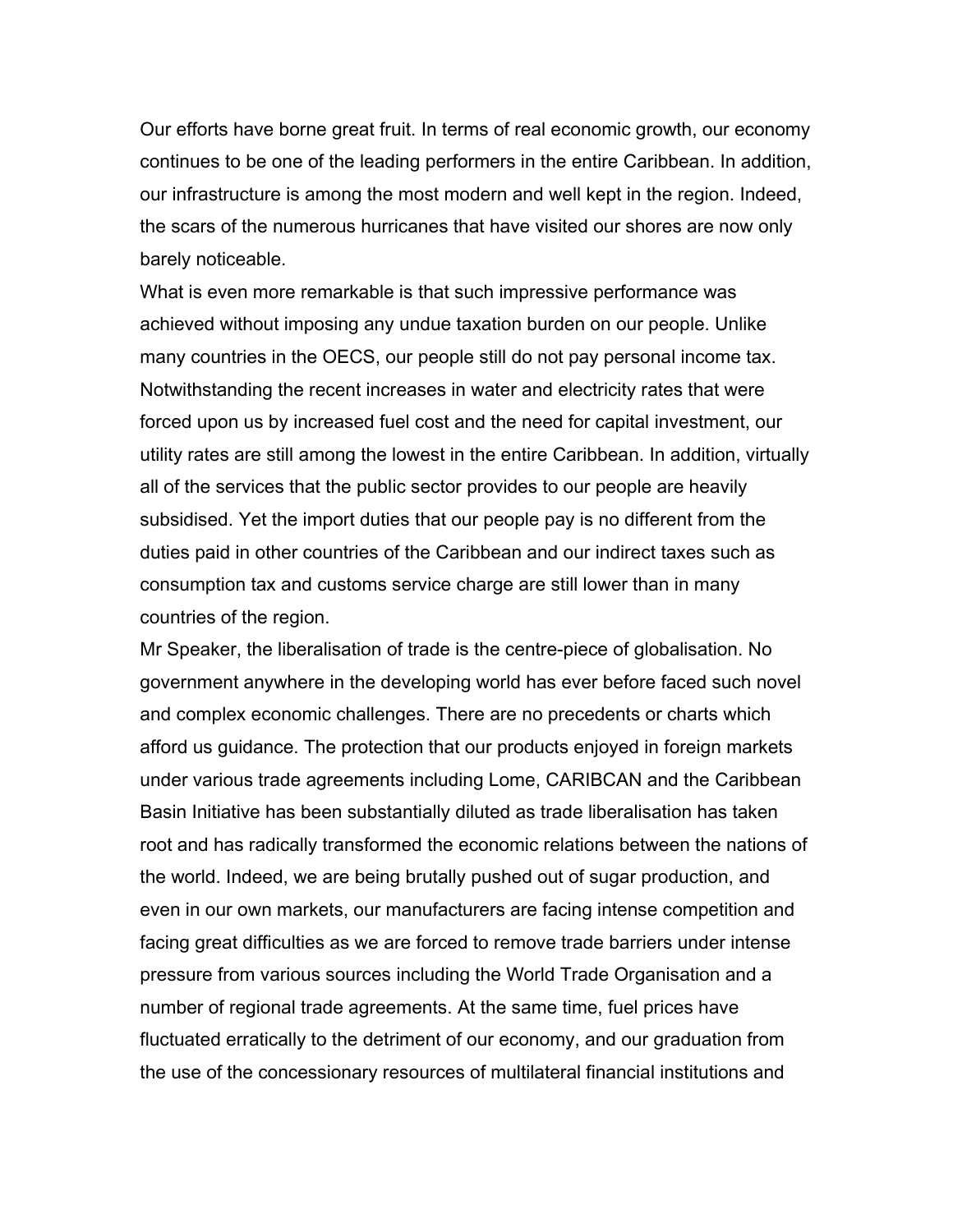some bilateral donor agencies, have forced us to resort to commercial borrowings that have substantially increased our debt service obligations. Mr Speaker, I contend that what my Government has achieved under very adverse circumstances, and within the confines of very tight constraints, is nothing short of miraculous. I have no doubt that when historians of future generations review this period of our history they will marvel at the ability of our people to not only stay afloat in very turbulent waters, but to also stay on course to the achievement of our goal of consistent and systematic improvement in the quality of life of our people.

Of course, our programme of reconstruction and development had to be financed. It is no surprise, therefore, that our public debt increased substantially over those difficult years. Indeed, in last year's budget, we enunciated a programme of fiscal consolidation aimed at ensuring that we progressively move to a fiscal surplus over the medium-term and suppress the growth in public debt. Our initiatives in this regard have turned out to be very timely and effective in that they have helped considerably in buffering the economic shocks that we encountered this year.

Hence, despite the slowdown in the world economy that was affecting OECS economies long before September 11, our revenue collections was increasing at a much faster pace than expenditure and thereby reducing the level of fiscal deficit on the current account. This positive development was the direct result of our initiatives aimed at fiscal consolidation in last year's budget. Unfortunately, the IMF projects that the World Trade Centre Crisis and the ensuing war will reverse this trend. It is now projected that economic growth that was forecasted at 4.5% for 2001 could fall to just over 1% and that the rate of growth of revenue collections which stood at 7% up to the end of September would fall to 1.4% for the year as a whole. In addition, the projections for 2002 are even gloomier. It is forecasted that, in line with the projections for the Caribbean as a whole, stayover tourist arrivals in 2002 could fall by as much as 20% and push our economy into a recession.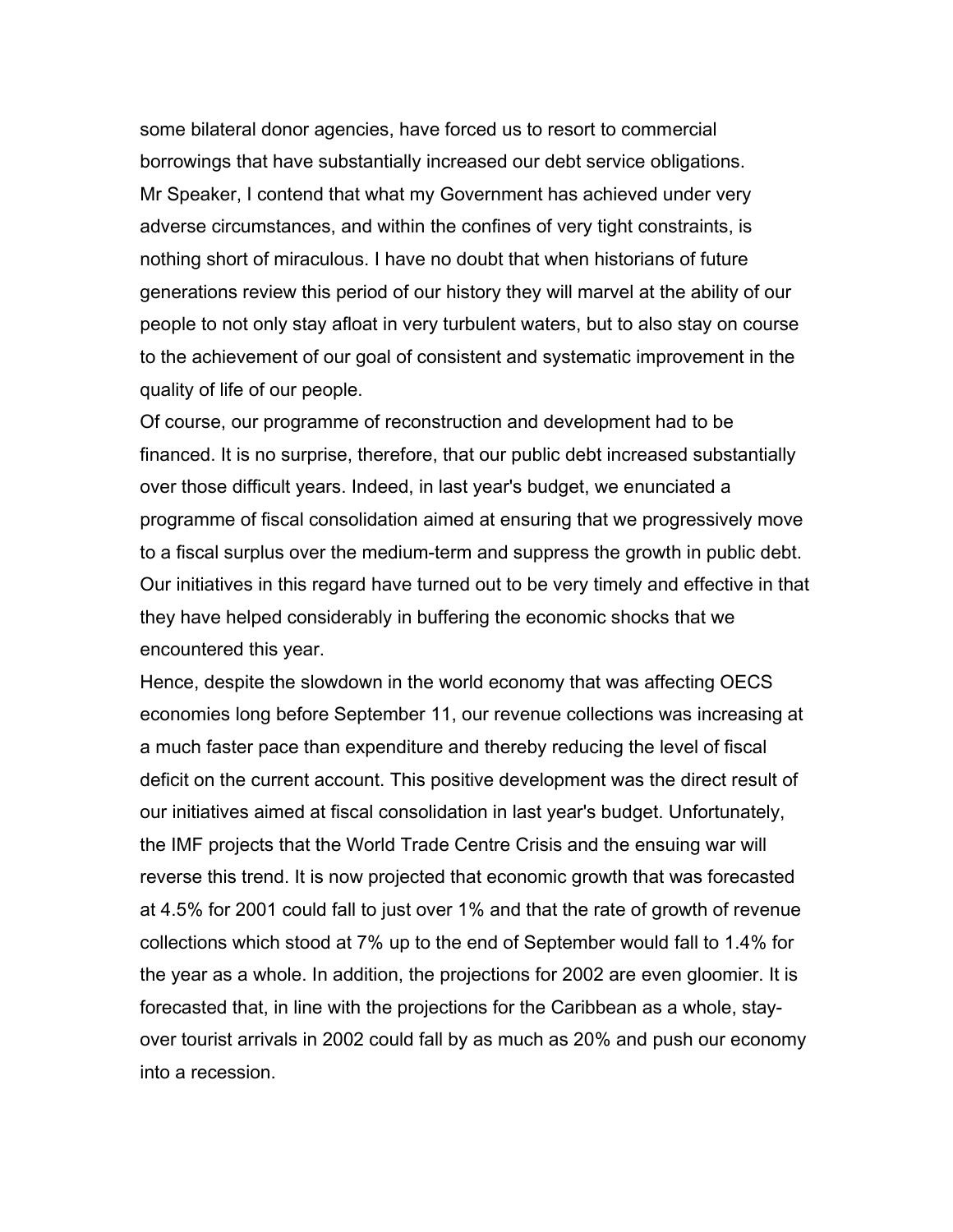Of course, my Government will not sit idly and accept this picture of gloom and doom as our fate. We will do everything in our power to boost the productive sectors of our economy and avert economic contraction. We remain very confident in the fortitude and capabilities of our people, and the resilience of our economy. These are the attributes that have taken us through the period of natural disasters, and we believe that these same attributes will see us through the challenges and difficulties that we currently face. Nevertheless, in our planning and projections, we must cater for any possibility and prepare ourselves to cope with possible contingencies. In particular, we must do everything to ensure that the public debt is not pushed beyond limits that we consider prudent. To this end, we will continue the programme of fiscal consolidation that we started last year. In particular, we will place much emphasis on expenditure control as a means of substantially reducing our financing needs and making more money available to the private sector for the pursuit of various entrepreneurial endeavours. It is not our intention to sacrifice any vital service or project, but we aim for greater efficiency in the delivery of Government services, through the elimination of waste and abuse. In addition, the capital projects that would be given priority this year are those that are likely to generate the maximum economic impact in terms of growth and employment. Mr Speaker, my Government is keenly aware that in a period of economic slowdown, persons in the low-income groups are quite often forced to make the greatest sacrifice. This group of persons is particularly vulnerable to increased levels of unemployment and inflation. Hence, during this year, we will closely monitor the labour market and the level of consumer prices, and if it is deemed necessary, we will intervene to protect the interest of the poor. We are determined to pay even greater attention to the needs of the poor and to ensure that our poverty reduction programmes reach the people who are truly in need of assistance.

We will also engage in extensive consultations in respect of the Poverty Assessment Report that was completed during the course of this year, and craft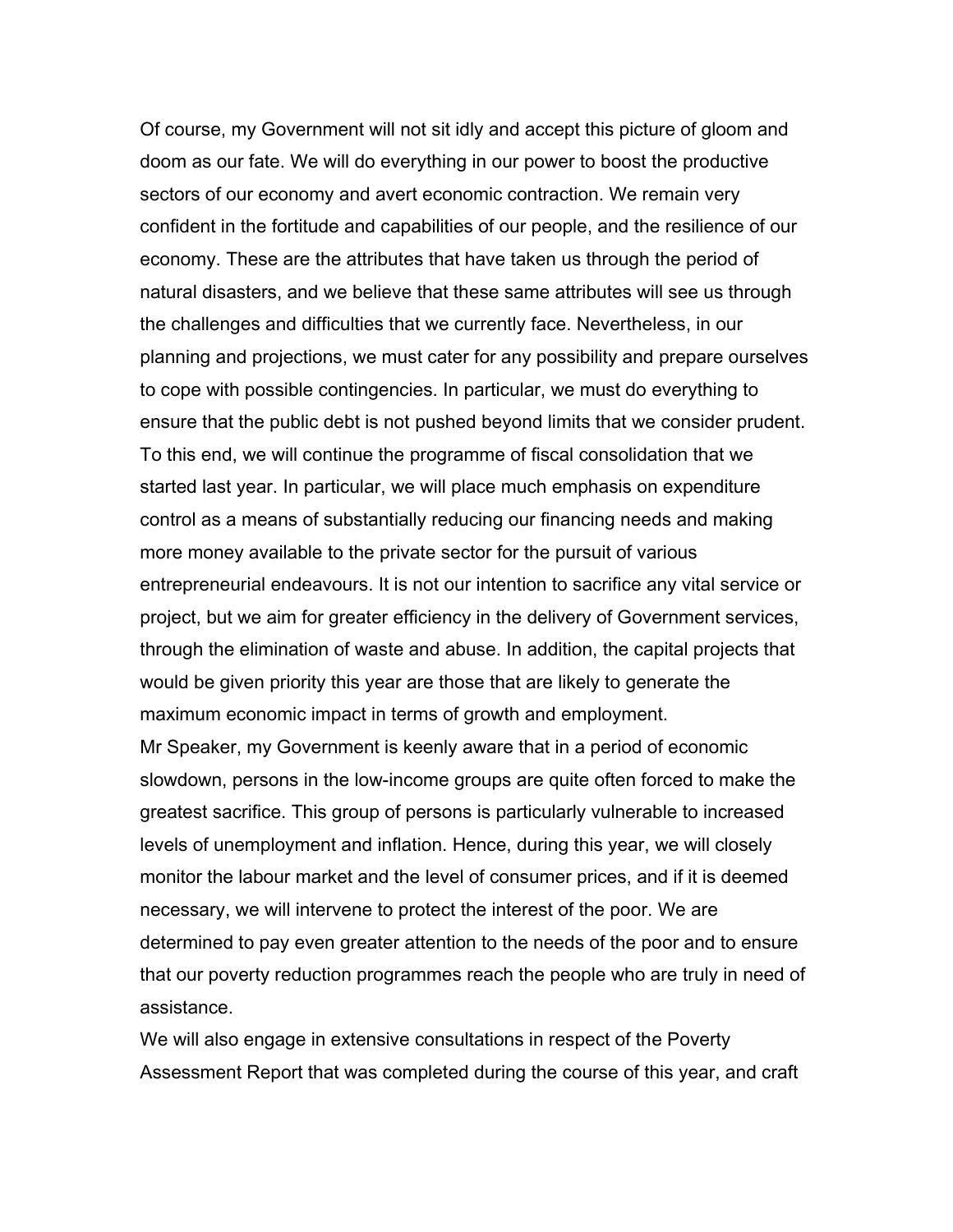new strategies aimed at releasing more of our people from the grip of poverty and enabling them to participate in the economic life of our nation with a greater sense of pride and independence. Our aim is to ensure that more of our people become self-reliant and that they grasp every available opportunity to deploy their talents, skills and creativity as a means of creating wealth.

Mr Speaker, as stated earlier, the exigencies of a succession of crises have compelled the government to combine the solution of short-term problems with a concentrated attack on long-term structural issues that affect our economy. Even before September 11th, many OECS countries were already experiencing some slippages in tourist arrivals, and the key productive sectors including agriculture and manufacturing were encountering some problems. A plan to survive in a global economy was already underway.

We are still in the process of identifying the areas capable of producing goods and services that give our country a competitive advantage and provides the requisite incentives for success. My Government believes that hard work and the application of modern technologies and management systems will advance our goals in this sector. Fair wages are critical to achieving maximum efficiency. My Government will therefore strengthen the tri-partite mechanisms for representatives of employers, employees and the Government to regularly engage in discussions on issues relating to wages, prices and productivity. These discussions will contribute to the development of a comprehensive programme, including workers' education that is aimed at enhancing productivity throughout our Federation.

Mr Speaker, I turn now to International Economic Developments.

### **THE EXTERNAL ENVIRONMENT** International Economic Developments

Mr Speaker, the entire world is in the grip of recession, including the USA which is the principal engine of world economic growth. Given the pervasiveness of the economic malaise, St. Kitts and Nevis would still be suffering a recession even if there were no hurricanes. In fact, growth projections for most regions of the world have been adjusted downwards since September 11 of this year. The increase in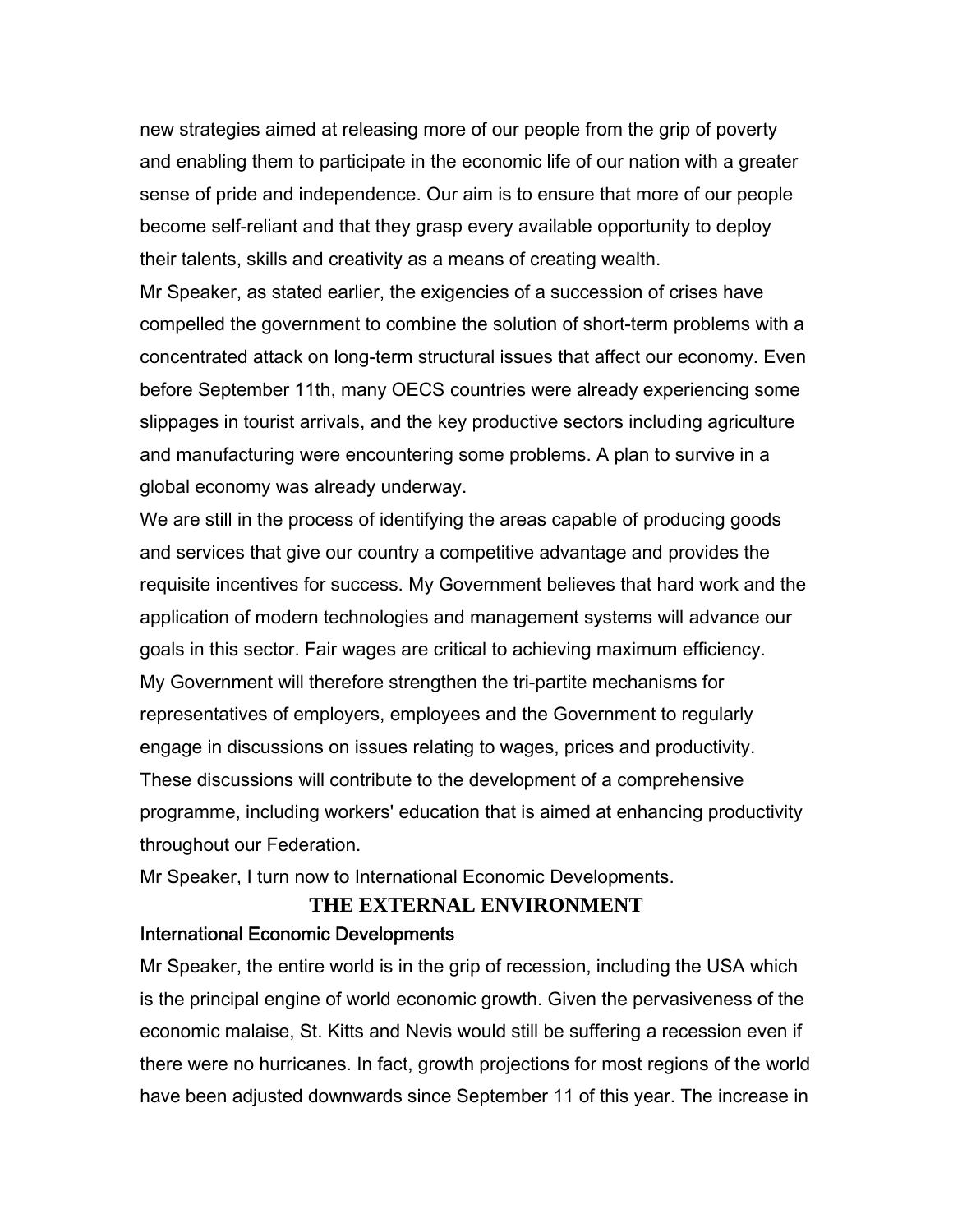world output, which was reported as 3.6% and 4.7% in 1999 and 2000 respectively, is now expected to fall to 2.4% in 2001 and to remain at that level in 2002.

In the USA, economic growth, which was reported at 4.1% in 2000, is now expected to taper off to a meagre 1.1% in 2001 and 0.7% in 2002. In fact, it is estimated that in the third quarter of this year the US economy contracted at an annual rate of 0.4%. Similarly, in Canada, economic growth is expected to decline sharply from 4.4% in 2000 to 1.4% in 2001 and 0.8% in 2002. This pattern of reduced growth is replicated in many other countries including the United Kingdom. In fact, in Japan, which recorded growth of 1.5% in 2001, it is expected output will contract by 0.9% and 1.3% in 2001 and 2002 respectively. Mr Speaker, the international economic developments are not all negative from our standpoint. In particular, the rate of inflation in most of the countries with which we trade has been quite moderate, and is therefore not expected to exert undue upward pressure on domestic prices. In addition, oil prices, which in recent times have reached unprecedented levels, have fallen somewhat, and could stay at current levels for a while, as the reduced growth in world output dampens the demand for energy. Of course, one can never predict the actions of OPEC and it would not be prudent to base economic projections on expectations of low or moderate levels of energy prices. Another favourable development is the massive reduction in interest rates that could open possibilities for the refinancing of expensive debt and help to dampen the growth in debt service obligations.

Mr Speaker, the impact of globalisation on the world economy has become very evident. In particular, the performances of the economies of many countries of the world are now highly synchronised; in that economic development in the leading economies tend to affect the economies of all of their trading partners. For us, in St. Kitts and Nevis, this is a very significant source of risk, in that our national income not only fluctuates in response to natural disaster and other domestic developments, but it is also directly influenced by developments all over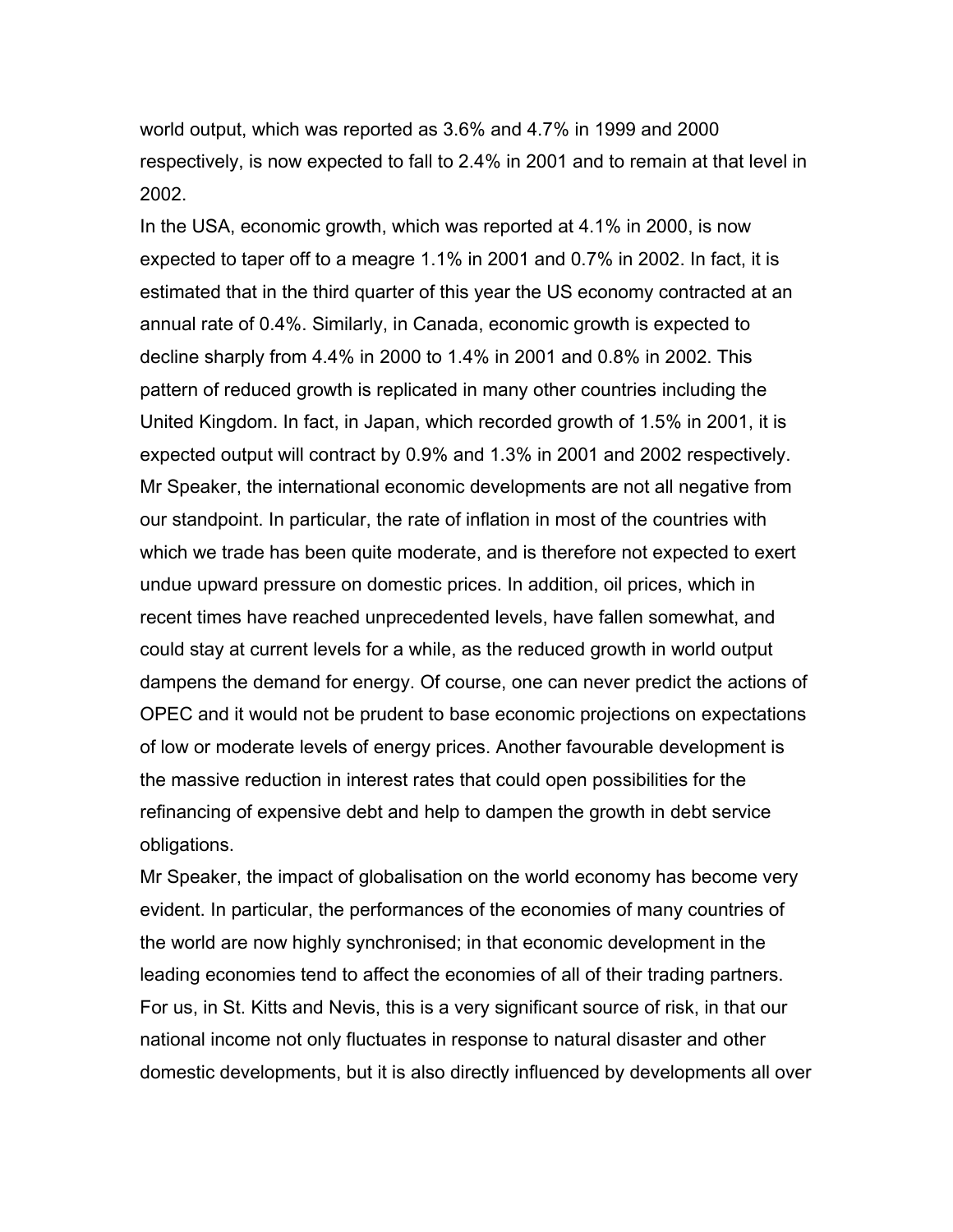the globe. The World Trade Centre Crisis demonstrates quite clearly that when the developed nations sneeze, we catch a severe cold, and possibly pneumonia. In such a risky environment, we must exert every effort to build up the financial resources necessary to provide a buffer against unfavourable contingencies. In addition, we must collaborate with other countries of the region to pool our risk and mitigate the impact of economic shocks.

I turn now to Regional Economic Developments.

#### Regional Economic Developments

Mr Speaker, the Caribbean is much more vulnerable to terrorist attacks such as the World Trade Centre crisis than many other regions of the world, because of our heavy reliance on tourism, and on the North American tourist market in particular. Indeed, two regional experts, Professor Anthony Bryan and Stephen Flynn noted in a recently released paper that Tourism was the largest earner of foreign exchange in 16 of the 28 countries of the wider Caribbean, generating revenue of more than US\$2 billion and employing 1 in 4 Caribbean workers. It is not surprising, therefore, that the growth projections for most Caribbean Countries have been substantially reduced after September 11. Indeed, based on data reported by Latin America Monitor, it appears that for this year, of the More Developed Countries of the Caribbean Community, only Trinidad and Tobago will achieve growth as high as 3%. It is projected that for 2001, Guyana will record growth of 1.4%, Jamaica will report zero growth, while Barbados will record a contraction in GDP of around 2%. In fact, up to the end of September of this year, tourism, which account for 15% of GDP in Barbados, had declined by 3.2%, compared with growth of 7.5% in the same period of the previous year. In the Eastern Caribbean Currency Union, the downturn in the US economy and World Trade Centre crisis seriously aggravated the problems of sluggish growth that had already become evident in the previous year. Real GDP growth in the ECCU slowed from 4.3% in 1999 to 2.6 % 2000, mainly because of the reduction of tourism activity and a slowdown in construction across most of the region. Moreover, it seems very likely that for the remainder of this year and for next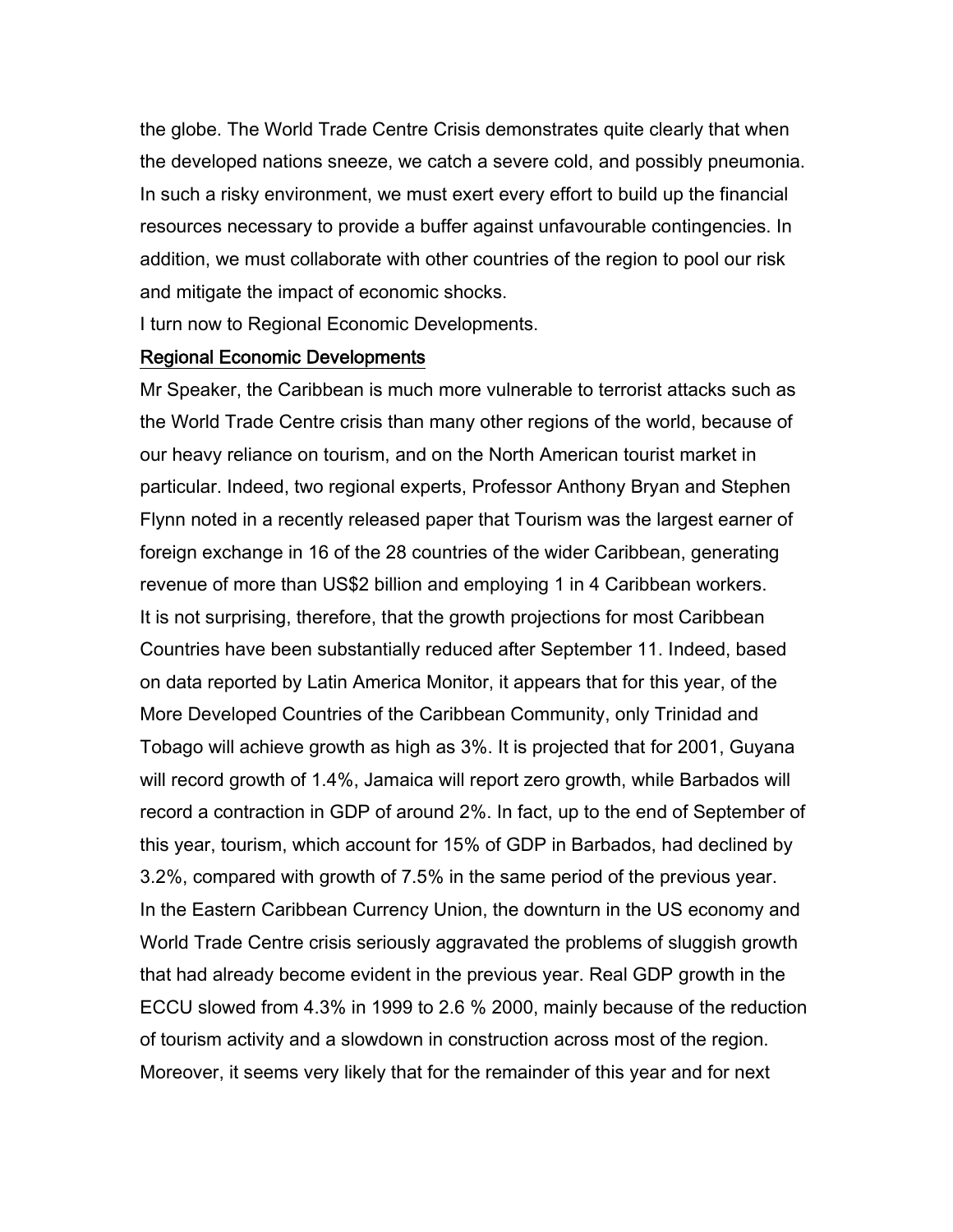year, most of the economies of the Eastern Caribbean Currency Union will contract as tourism arrivals continue to be adversely affected by the slowdown in the U.S. economy and fear of international travel in a period of War and continuing terrorist threat. Fortunately, inflation for the Currency Union, which was estimated at 2.2% in 2000, seems likely to remain at relatively low levels over the foreseeable future.

Mr Speaker, the volatility of the international environment and its devastating impact on regional economies, give cause for the countries of the region to even more urgently pursue the development of the Single Market and Economy and adopt regional approaches to many of the problems and challenges that we face. We believe that increased regional cooperation through the Single Market and Economy would assist the countries of the region in discharging their obligations under the World Trade Organisation (WTO), in meaningfully participating in the Free Trade Area of the Americas (FTAA), and in implementing the provisions of the Contonou Agreement, which seeks to address issues relating to poverty eradication, sustainable growth and development, and the integration of the ACP countries into the international trading system and world economy.

# **THE DOMESTIC ECONOMY**

#### Output, Prices and the Balance of Payments

Mr Speaker, economic activity in the Federation increased dramatically in 2000, following a moderation in activity after the passages of Hurricanes Georges in 1998 and Jose and Lenny in 1999. According to preliminary estimates of GDP, St. Kitts and Nevis recorded real economic growth of 7.5% in 2000, almost double the rate recorded in 1999. This significant expansion in the economy largely reflected an exceptionally strong performance by the construction sector where numerous public and private sector projects were in progress.

The 7.5% growth recorded by the Federation was the highest rate recorded by any country in the English-speaking Caribbean during 2000. It was also substantially higher than the 4.7% average growth in world output and the 4.1% average growth of output of developing countries in the Western Hemisphere.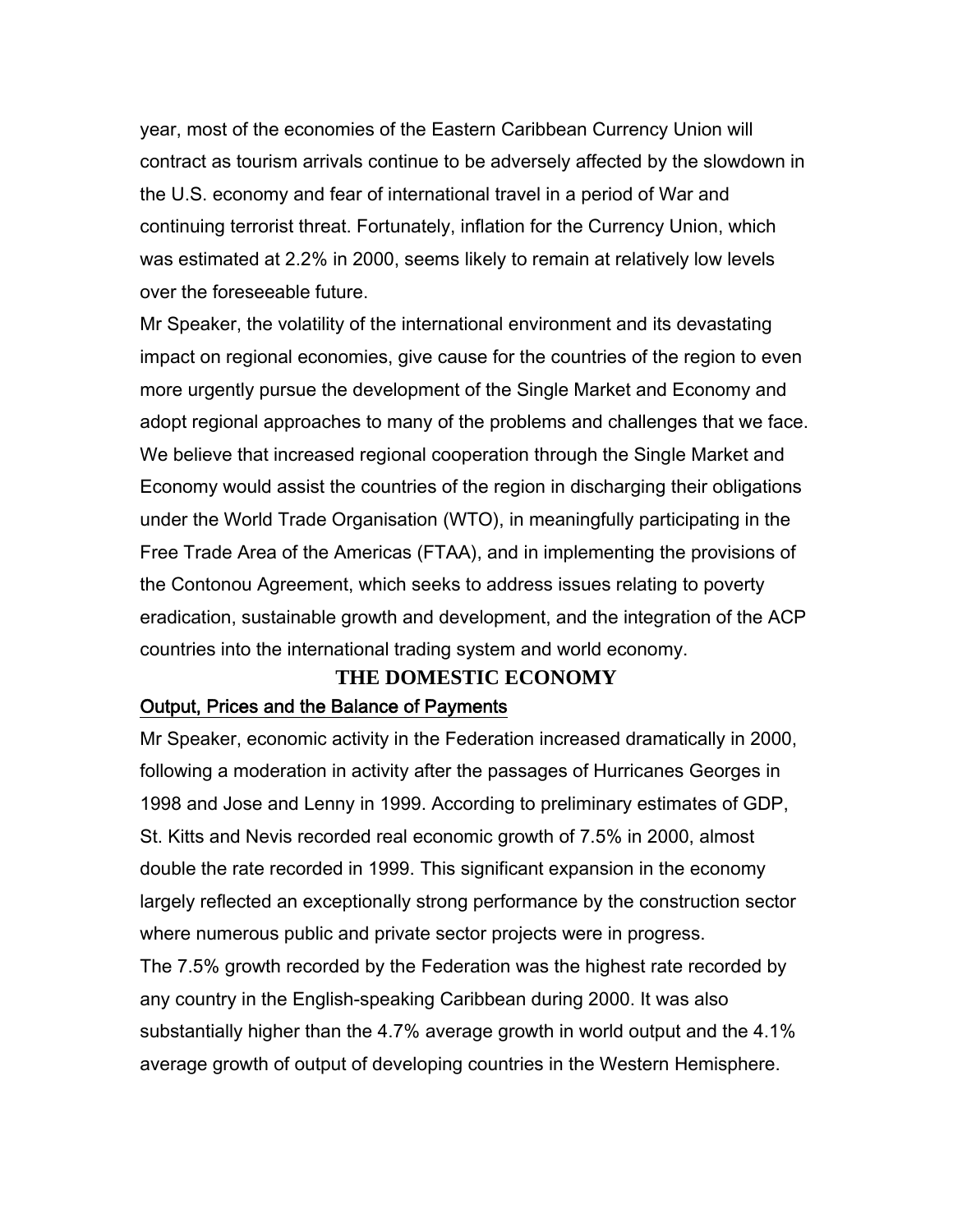Even more remarkably, this impressive rate of growth was nearly three times the average rate of growth of the countries in the Eastern Caribbean Currency Union. This exceptional performance, in a year immediately following a hurricane, is the direct result of the expansionary policy pursued by Government to blunt the recessionary tendency that was expected to follow the massive disruption in the our key productive sectors. It also reflects the success of our ongoing efforts to devise and implement strategies for the protection of our housing stock and physical infrastructure during hurricanes and for the mitigation of the economic impact of natural disasters. This level of growth is also a tangible demonstration of the soundness of the macroeconomic framework that my Government has put in place and the consequent resilience of our economy.

The strength of the macroeconomic framework is also reflected in the relatively low rate of inflation that has accompanied this outstanding level of economic growth. In 2000, the rate of inflation as measured by the increase in the Retail Price Index declined to 2.0% from 3.4% in the previous year. Moreover, preliminary data indicates that for the first nine months of 2001 the rate of inflation remained at the same low level as last year.

Mr Speaker, I now turn to Government's external position as reported in the Balance of Payments Account, which is a record of our receipts and payments arising from transactions with the rest of the world. This account indicates the extent to which our country is earning the foreign exchange that is needed to finance imports, service our external debt obligations and implement new development projects.

The effects of the damage caused by Hurricanes Georges, Jose and Lenny continued to impact negatively on the Balance of Payments out-turn in 2000. In 1999 we witnessed a decline in the overall surplus on the Balance of Payments Account from \$29.9 million or 3.9% of GDP in 1998 to \$7.3 million or 0.9% of GDP. In 2000, there was further deterioration in the balance of payments which gave rise to an overall deficit of \$11.8 million, the equivalent of 1.3% of GDP. This out-turn resulted primarily from a decline in the net surplus on the capital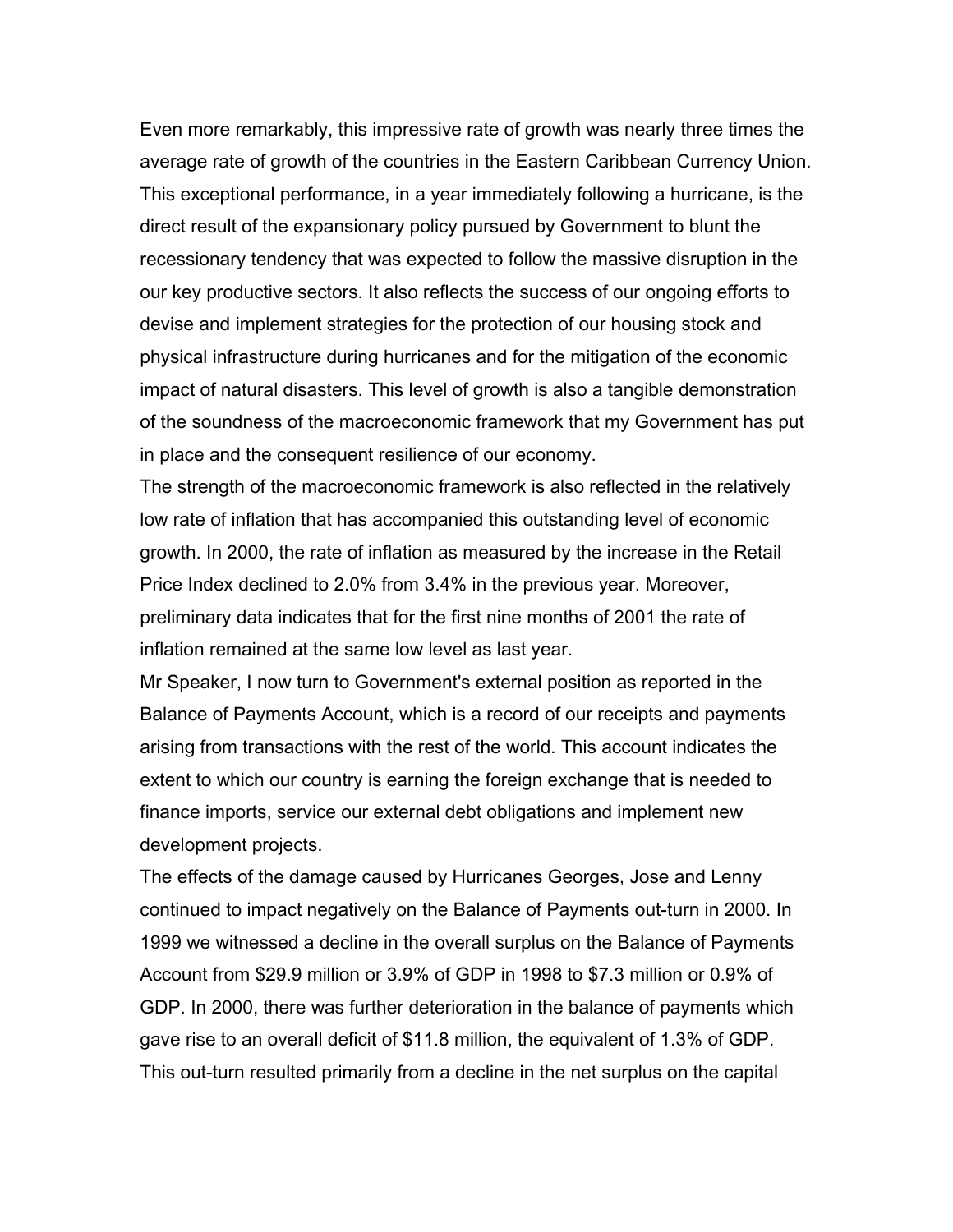and financial accounts from \$276.6 million in 1999 to \$212.7 million in 2000. In the current account, the deficit narrowed to \$168.3 million or 18.9% of GDP from \$223.9 million or 27.2% of GDP in 1999. The reduction in the current account deficit is particularly noteworthy especially because a significant part of this reduction is the result of an increase of 57% in the surplus generated from the services sector. This is indicative of the relatively quick recovery of the services sector from the hurricane in the previous year, and of the considerable efforts that my Government has devoted to the creation of a truly diversified servicebased economy in our Federation.

#### The Tourism Sector

Mr Speaker, the Labour Party Government from the outset envisaged a revitalised tourist sector as the central aspect of the template of our economy, with important linkages to agriculture, financial services and manufacturing. The industry is also a major source of employment opportunities. For instance, the hotel and restaurant sector provides direct employment for approximately 11.6 % of the labour force and accounts for an average of about 7.0 % of GDP. Hence, my Government devotes considerable attention to increasing tourist arrivals and enhancing average tourist expenditure.

In 1995, when this Government took office, the tourism sector was in a condition of stasis, caused by an absence of visionary thinking within a Government mired in fatigue and incompetence, stagnation was everywhere. This Government embarked upon a vigorous programme of facilitating the upgrading and expansion of hotel accommodation. Presently, the US\$200 million, 900-room Marriott Royal St. Kitts Resort and Casino at Frigate Bay is at a relatively advanced stage of construction and is expected to be completed in 2002. In addition, the upgrade of the 18-hole Frigate Bay Golf Course has commenced, and my Government is also evaluating the prospect of developing one or possibly two more golf courses in St. Kitts over the next six to nine months. Mr Speaker, my Government continues to work assiduously with the developers of the Super Clubs project with a view to initiating the start of construction of that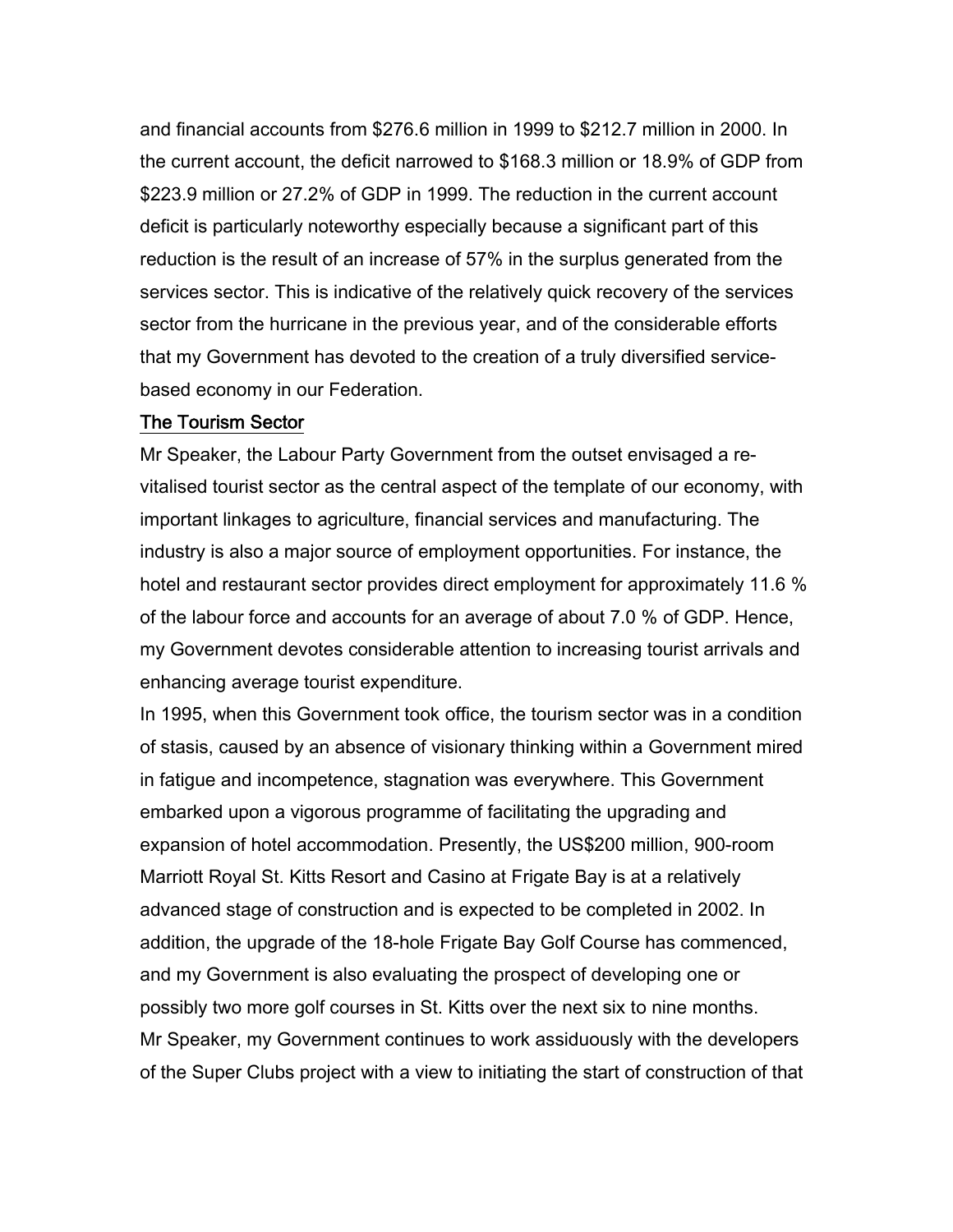US\$55 million property at Frigate Bay in the first half of next year. We are also engaged in negotiations to establish a scenic railway tour as a means of boosting our tourism product and generating new activities for our visitors. Meanwhile the reconstruction of the cruise ship pier at Port Zante is on the way, but even before the completion of this facility, we expect substantial increases in cruise ship tourist arrivals.

Meanwhile, the cruise ship calls scheduled for the remainder of 2001 and the New Year 2002 are favourable. It is anticipated that by the end of 2001, more than 256,000 Cruise Ship passengers would have visited St. Kitts and Nevis, with the projected figure for 2002 being even higher. Of course, we appreciate that the proposed developments in tourism will create a heavy demand for skilled personnel. Hence, My Government is well on the way to establishing a Hospitality Training Institute that will offer training for persons wishing to pursue careers in the hospitality industry.

We will intensify our efforts to enhance and diversify our tourism product, through the promotion of such activities as Fairs and Exhibitions, Media Relations, Tour Operator Liaison, Travel Trade Liaison, Consumer Advertising, the promotion of Twin and Multi-Centre Holidays and the promotion of Conventions and Conference Traffic.

Mr Speaker, I now turn to a report of the performance of the tourist sector. Tourist arrivals for St. Kitts and Nevis during the year 2000 were mixed. Stayover arrivals fell by 12.9 % to 73,149 due largely to the one year closure of the Four Seasons Resort on Nevis following the passage of Hurricane Lenny in 1999, and to corporate restructuring at the largest hotel on St. Kitts, Jack Tar Village, which entailed a change of ownership.

Yacht and cruise arrivals were very encouraging, with the year 2000 bringing 170,887 yacht and cruise visitors to the Federation, a 22.6% increase over the 1999 total. For the first nine months of 2001, the number of Yacht and Cruise Ship passengers registered a 49.2% increase over the corresponding period in 2000. Meanwhile, the number of stay-over visitors registered a 1.0% decline to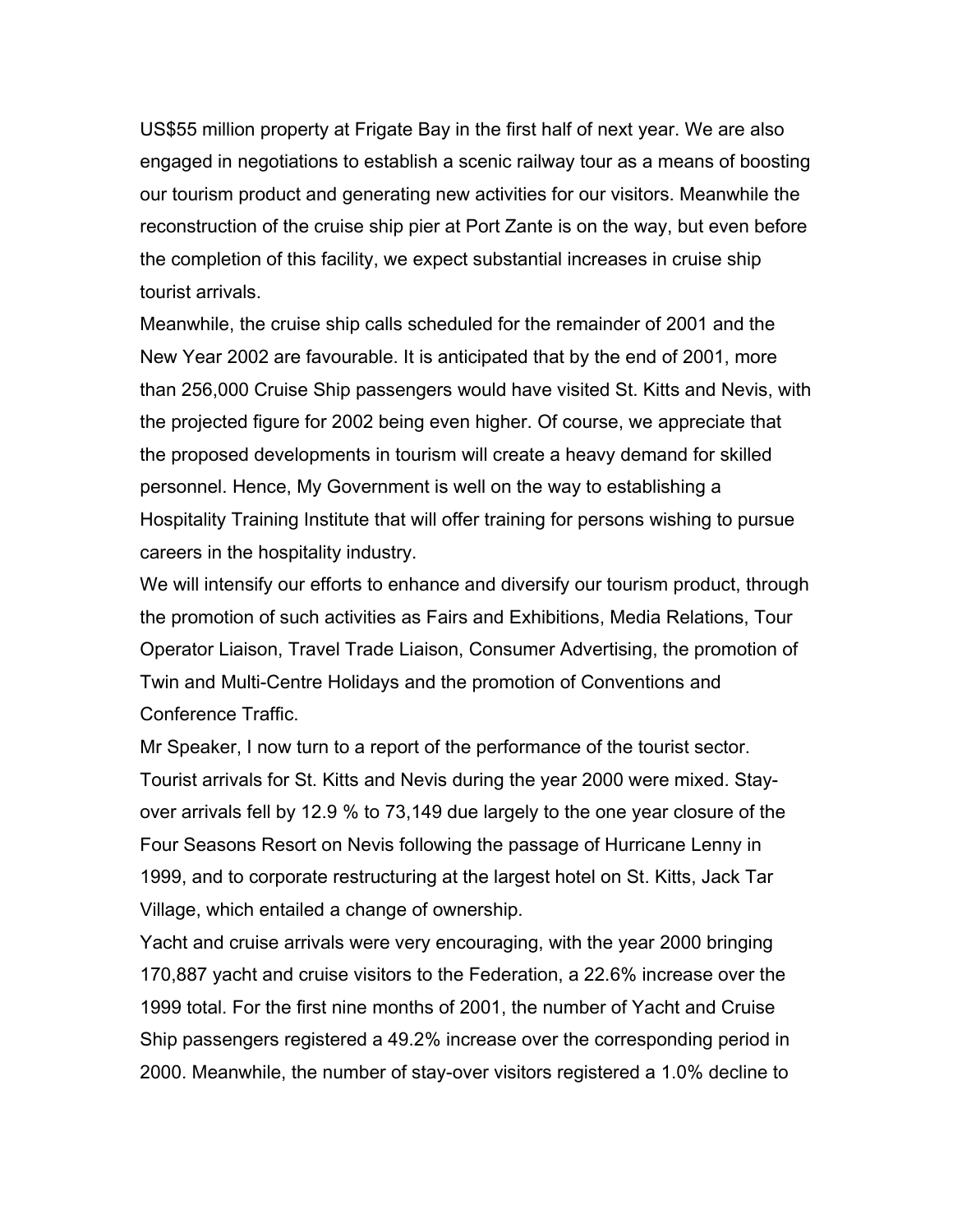52,174, from the 52,722 stay-over arrivals up to September 2000. During the second quarter of 2001, tourist arrivals increased by 44.3 % to 20,527, partly as a result of intense promotion and marketing activities, and the hosting of more Regional Conferences in the Federation. The hosting of the 5th Annual Music Festival, a marketing strategy used to bring tourists to our shores during June was a success. Tourism statistics for the third quarter showed a 21.7% decline in tourist arrivals compared to the same quarter in 2000, largely due to a discontinuation of direct flights by a UK based airline and the September 11th crisis.

#### The Sugar Industry

Mr Speaker, sugar output for 2001 totalled 22,486 tons, an increase of 24.6 % or 4,434 tons over the sugar output for 2000. Net earnings from sugar exports increased to \$27.8 million from \$24.3 million last year. Over the past year, the industry continued to engage the attention of Government, which is conducting a comprehensive study about the industry's future.

The Study has been occasioned by doubts about the continued viability of the sugar industry. Specifically, the following factors have contributed to losses in the industry. The unpredictability of the weather. A former Prime Minister of Barbados, the late Errol Barrow, once declared "God is the Master of Agriculture", meaning that only the Almighty can determine what the weather will be. In recent years, our sugar crops have experienced the double whammy of hurricane damage and drought.

The costs of production have risen faster than revenue earned from the sale of sugar. This reflects the historical trend of downward pressure on the price of agricultural exports from developing countries. Further erosion of revenue results from unpredictable exchange rates fluctuation. The advent of the trade liberalisation juggernaut has all but destroyed preferential access to markets, which our sugar enjoyed since the 18th century. The cumulative effect of these factors is a decline in the sugar industry's contribution to GDP and as an earner of foreign exchange which finances our country's imports.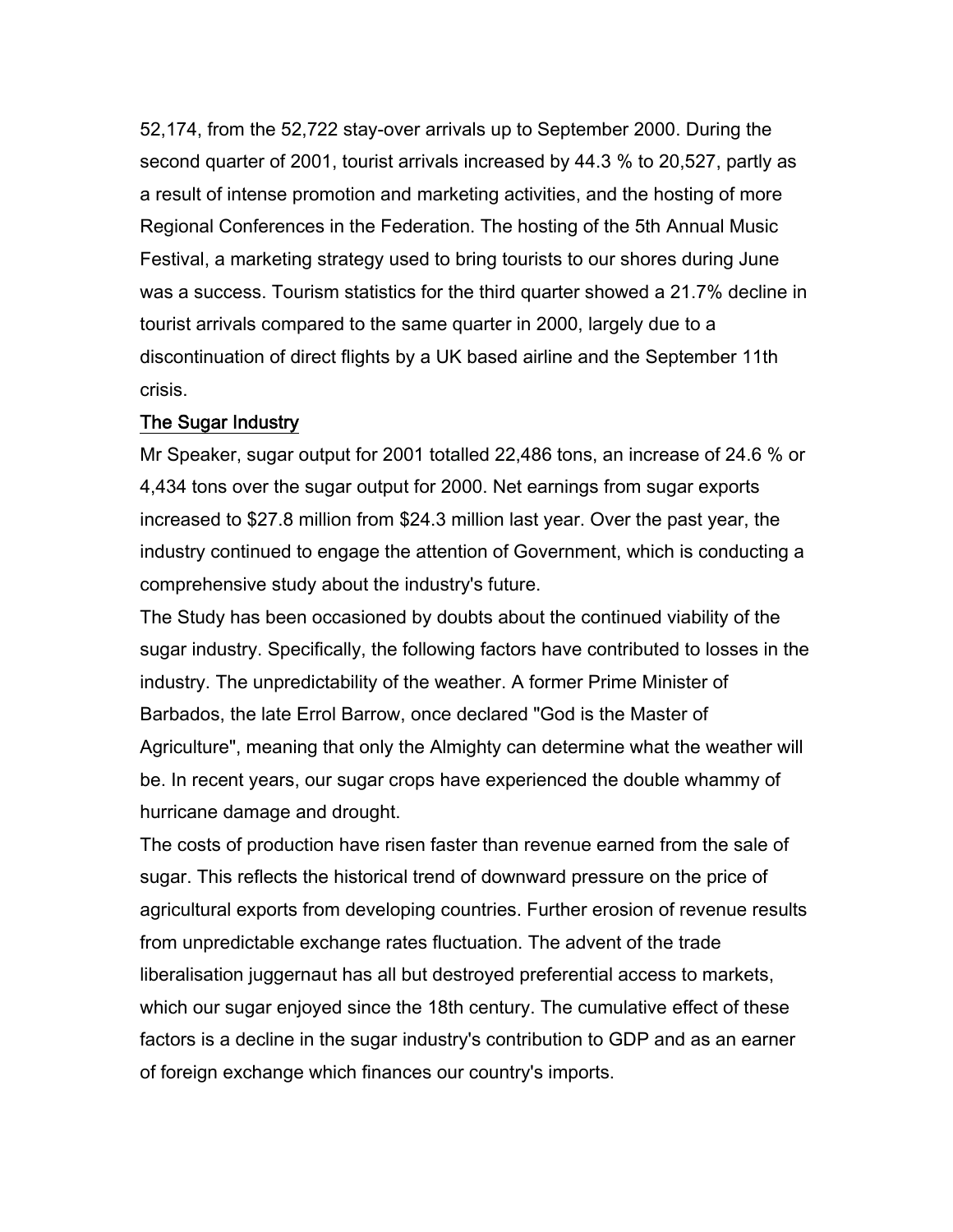It is for this reason, Mr Speaker, that following the receipt and subsequent review of the Report on the Way Forward for the Sugar Industry that we set about to establish the St. Kitts Sugar Manufacturing Redevelopment Committee (SRC) along with four sub- committees namely, the Joint Finance Committee, the Diversification Committee, the Land Use Committee and the SSMC Retirement Committee. The SRC was charged with evaluating the reports of the four subcommittees and submit proposals and recommendations on the way forward for the sugar industry. My Government has received the final report of this committee and is currently reviewing it. Over the next few months, we will consider all of the recommendations in this report and decide on the appropriate course of action in respect of the sugar industry.

#### Non-sugar Agriculture

Mr Speaker, during the year 2001, non-sugar agriculture was adversely affected by a prolonged drought. This resulted in minimal crop growth and reduced production levels during the second and third quarters of the year. Despite the adverse weather conditions, however, crop production increased for carrots, tomatoes, yams and pineapples during the first nine months of the year. The Plant Propagation Unit was able to increase its production of fruit trees and hundreds of mango, avocado and exotic fruit trees including pomserrat, guava, carambola and sugar apple were available for sale to the general public. Insect pest management has been a major focus of the crop activities during the year. In its continued efforts to prevent exotic pests and diseases from entering the Federation, the Department of Agriculture has commenced the inspection of all containers with agricultural produce that enter the country at the Basseterre port. It has also been observed that the destructive Pink Hibiscus Mealybug pest is under biological control and, once again, sorrel will be available in large quantities for Christmas.52. There were significant achievements in the livestock sub-sector during 2001. The production of local beef increased by 38% during the first nine months of the year from 54,000 lbs in 2000 to 87,000 lbs in 2001. The successful launching of the new beef marketing initiative during October of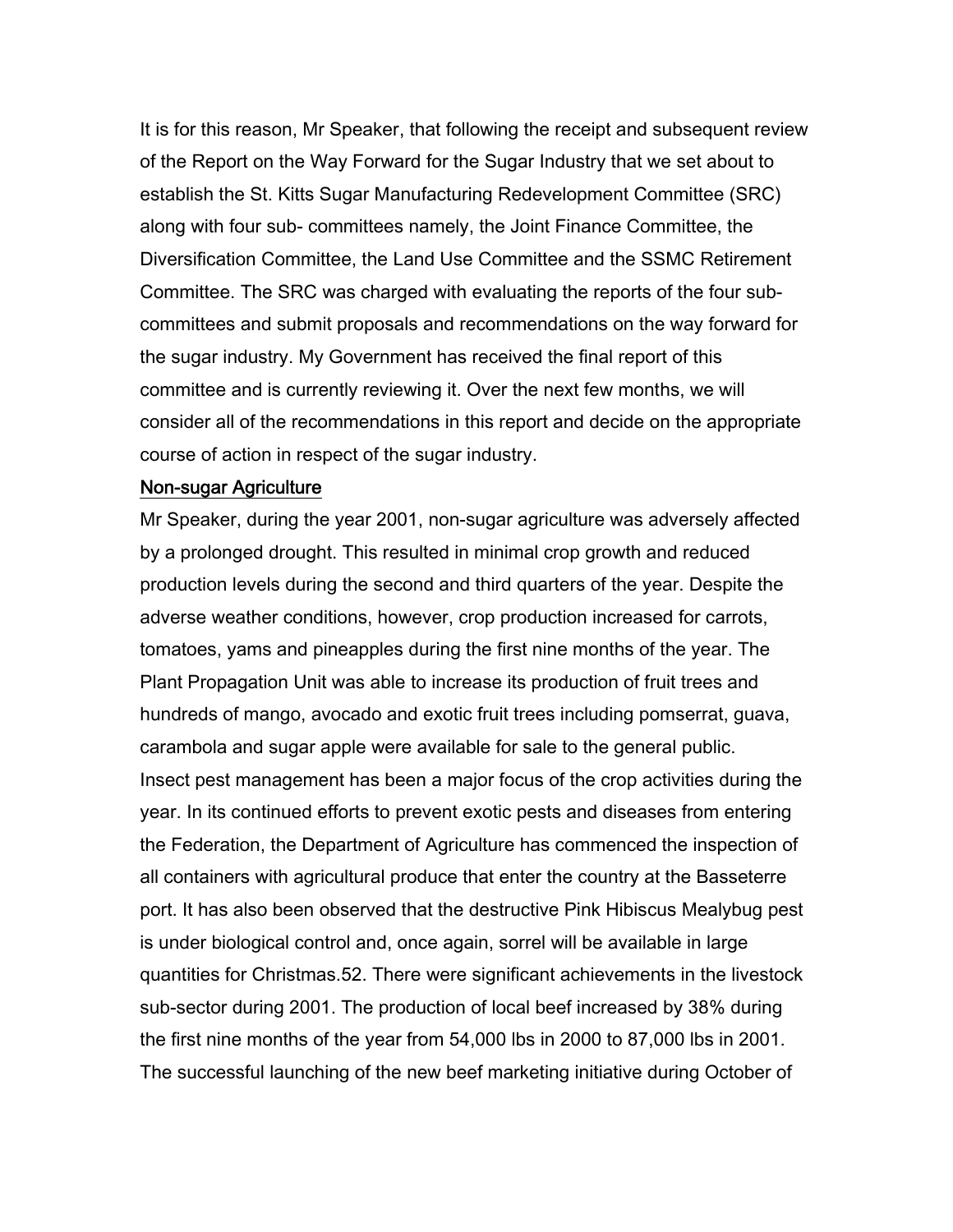this year has resulted in a major breakthrough regarding the marketing of local beef. The aim of this initiative is to meet the local demand for beef by supplying a product that is competitive in price and quality. As a result, the Basseterre Abattoir has commenced the de-boning of beef and during the first two months of this programme, an estimated 21,000 lbs of de-boned beef valued at \$60,000.00 was produced for the domestic market from 58 local cattle. By way of comparison, before this initiative, the number of cattle slaughtered annually was about 220. This organically produced product is now available in supermarkets and other outlets.

Mr Speaker, the declaration of St. Kitts on November 1st as being provisionally free of the Tropical Bont Tick was another major achievement of the livestock sub-sector. This has resulted from the joint efforts of our livestock farmers and the dedicated staff at the Department of Agriculture along with regional support from the Caribbean Amblyomma Programme (CAP). The success of this programme, which was officially launched in 1995, has resulted in a rapid increase in the number of livestock. During the period 1996 to 2000, the estimated number of cattle on St. Kitts increased form 2,000 to 3,700 while the population of sheep increased from 4,400 to 5,500 and goats from 4,000 to 5,700.

The production of mutton continued to be low despite a strong demand in the local market. Sheep and goat production continues to be seriously affected by the high incidence of dog attacks that destroy scores of sheep annually. As a result, mutton production only meets about 15% of the annual demand and production for the first nine months of 2001 was about 33,000 lbs, showing a small decline when compared with the previous year. Over the same period, the production of pork increased by 34% from 41,000 lb in 2000 to 55,000 lb in 2001. Increased pork production is being facilitated through a farmers' group that imports livestock feed on a monthly basis.

Fish landings during the first nine months of 2001 increased by 41% from 410,000 lbs in 2000 to 578,000 lbs. It has been observed that some of the fishers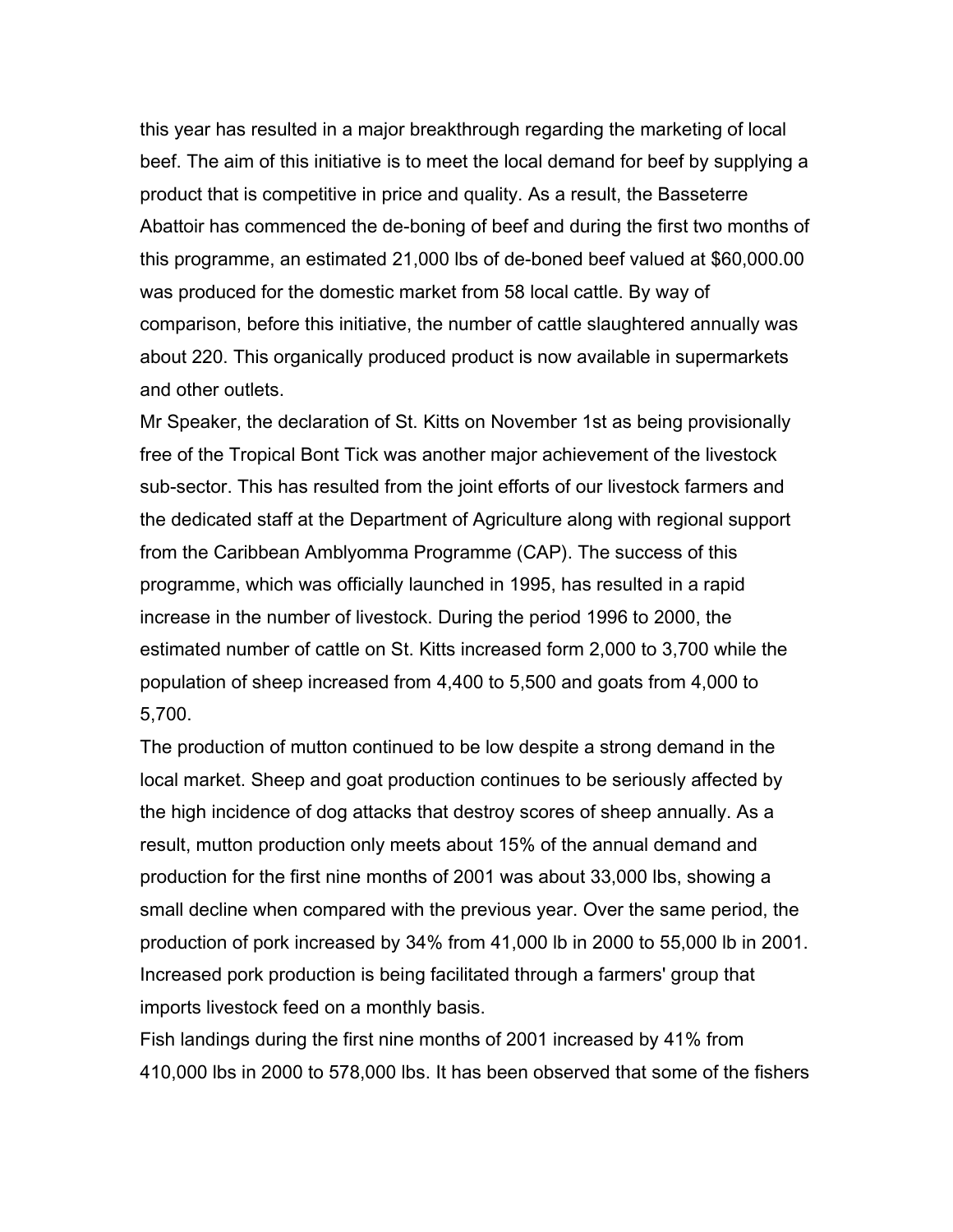have attempted to use new fishing methods that have been introduced through workshops organised by the Fisheries Management Unit. Many of the pelagic fishers have also increased their deployment of fish aggregating devices that assist in attracting the larger fish species. Increased activity has also been observed in the conch fishery and conch fishers are exploring new grounds as the traditional areas are under considerable fishing pressure. Mr Speaker, a major highlight of the fisheries sub-sector is the commencement of construction of the Basseterre Fisheries Complex at a cost in excess of \$24 million. The Complex will comprise a slipway for the hauling out of boats, a landing pier with fuel pump as well as facilities for the preparation and sale of fish. Support for the agricultural diversification as well as other areas of economic development is provided by the Multi-Purpose Laboratory/Bureau of Standards. During the year under review, the Multi-Purpose Laboratory continued its capacity building programme by recruiting trained and experienced staff in the area of microbiology and chemistry in order to conduct testing of locally produced and imported food and water. The Laboratory has also developed the capacity to conduct soil and plant tissue analyses for farmers. As part of its food safety initiative, the Multi-Purpose Laboratory conducted a workshop on Hazard Analysis Critical Control Point (HACCP) for local industry and water services. Mr Speaker, since the terrorists' attacks in the USA and the subsequent disruption in air and sea communication, food security has become a very important issue for us here in St. Kitts and Nevis. It is imperative that we produce more of what we eat, and rely less on imported goods. This will not only give us greater security in respect of our food supply, but it would also contribute to a strengthening of our balance of payments. Increased local production of food would also give us the means of feeding our many visitors and retaining more of the monies spent by tourists in our Federation. My Government is therefore heartened by the continuing progress of the Agricultural Department. We will continue to give high priority to the agricultural sector, to sharpen our focus on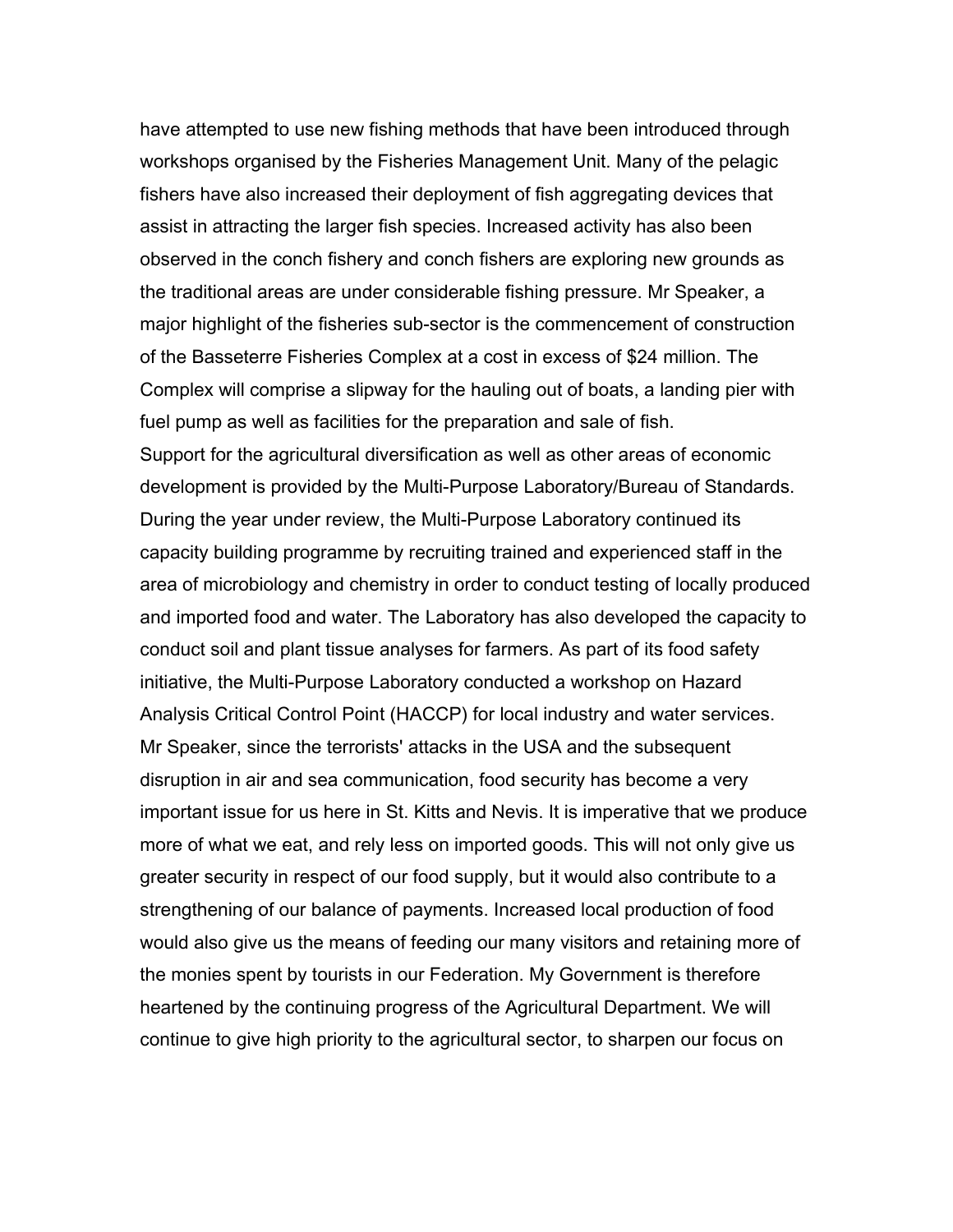food production, and to exert every effort to raise the productivity of our farming, fishing and livestock enterprises.

#### Industrial Development, Commerce and Consumer Affairs

Mr Speaker, during most of this year the enclave industries in the manufacturing sector showed steady progress and some of these enterprises increased their employment levels during the earlier part of the year. However, the impact of the World Trade Centre crisis on the manufacturing sector is uncertain. Enterprises that are involved in the production of items that are supplied to the military and health sectors in the USA and Europe are optimistic about the future prospects for their businesses. Some of the other enterprises, however, adopted a very cautious approach and scaled back production in light of the economic uncertainty in the USA. A few manufacturing facilities are exploring other avenues to maintain their businesses. One such facility is St. Kitts Brush Company Ltd, which is diversifying its business and establishing a Call Centre operation for the employment of between 100 to 150 persons.

The major challenge facing local manufacturers is the intensification of the competition from regional and international enterprises that have been taking advantage of the access provided to our market under various international and regional trade agreements. I am convinced that for us to mount an effective challenge in this competition, our enterprises must boost their productivity, and become more outward-looking in their orientation. The Trade Agreements not only give foreign enterprises easier access to our markets, they also give our enterprises similarly easy access to external markets. We must organise ourselves to take advantage of the opportunities created by these Trade Agreements. My Government intends to increase its consultation and discussions with the manufacturing sector with a view to providing the help necessary to overcome the problems they face in order to position themselves to grasp opportunities available in this era of globalisation.

Mr Speaker, in my Government's continuing efforts to attract investors in the informatics and manufacturing sectors, we are in the process of developing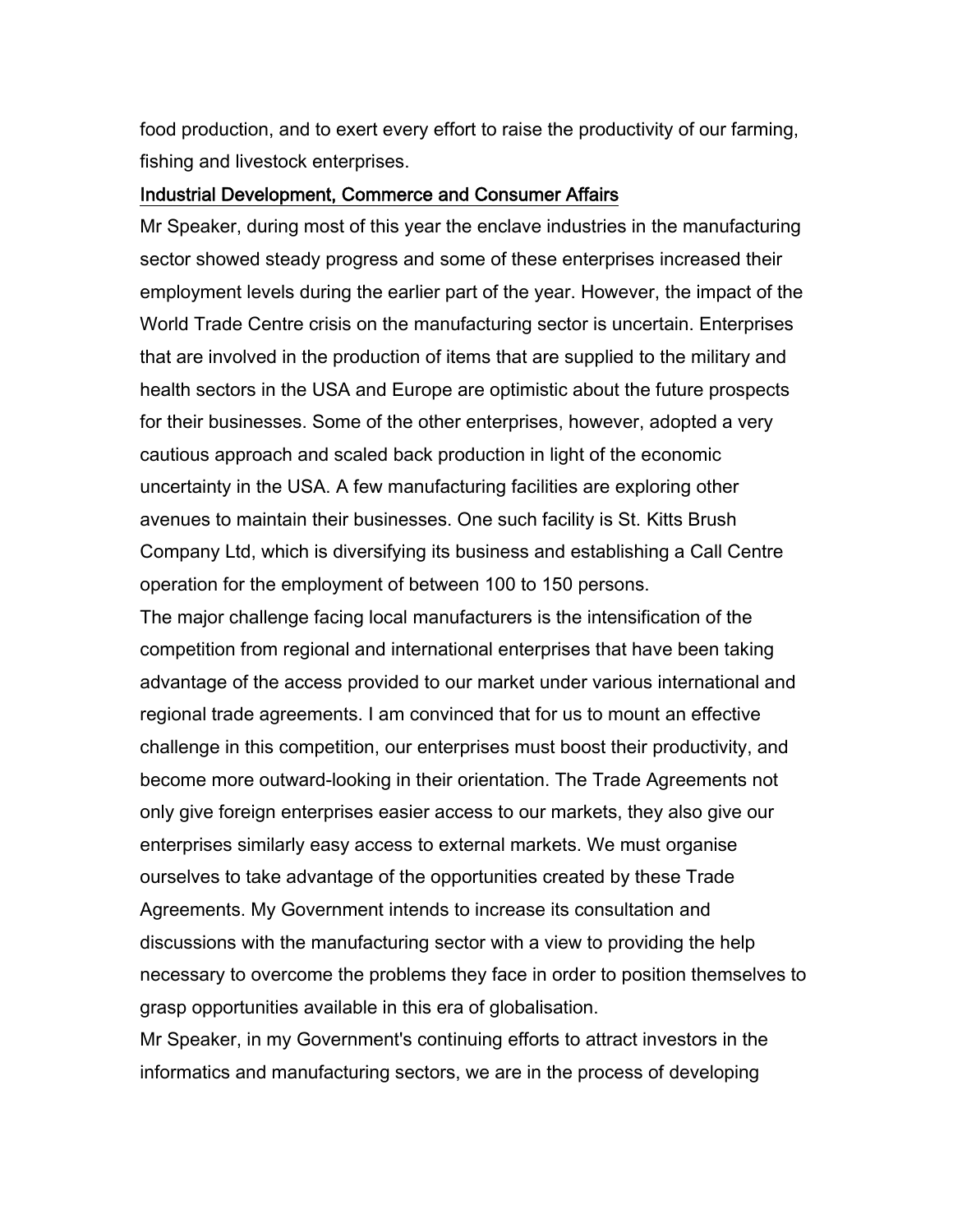20.239 acres of land at Conaree into a Business Park. The topographical survey of the land has been completed and the tracing/cutting of the roads, and installation of water and electricity are expected to commence shortly. This new Park will be zoned in four sections namely the Information Technology Section which will provide space for e-commerce enterprises, Call Centres and Hi-tech Centres; the Light Industry Section which will house assembly line facilities and a Business Incubator; a section for an Administration Centre and School of Training; and a Day Care Centre and Cafeteria Section for the employees of the Business Park.

Mr Speaker, my Government is cognizant of the important role that small enterprises can play in the development of a country. Consequently, in an effort to stimulate the small business sector in our country, the Ministry of Commerce and Consumer Affairs has been mandated to prepare a comprehensive policy for assisting small enterprises. Assistance is being sought from the Economic Commission for Latin America and the Caribbean, and the Caribbean Development Bank in the preparation of this Small Business Development Policy. In the area of consumer affairs, my Government continues to pay close attention to matters relating to the protection of consumers in the Federation. During the year 2001, the Consumer Affairs Department of the Ministry of Commerce and Consumer Affairs concentrated its efforts on consultations and the collection of pertinent data for inclusion in the Consumer Affairs Bill. The drafting of this Bill is in its final stages and it is anticipated that it will be introduced into Parliament early in the new year.

The National Standards Bureau which was established in 1999, continues to raise the general awareness of the public on the role that standards play in every day life. The Bureau's main responsibilities are to protect the health and safety of consumers, to facilitate trade and compliance with treaty obligations, and to facilitate the development of local industry and commerce.

During the year 2001, draft Standards were prepared for Chicken and Chicken Parts, Labelling of Pre-packaged goods and General Labelling. Further, the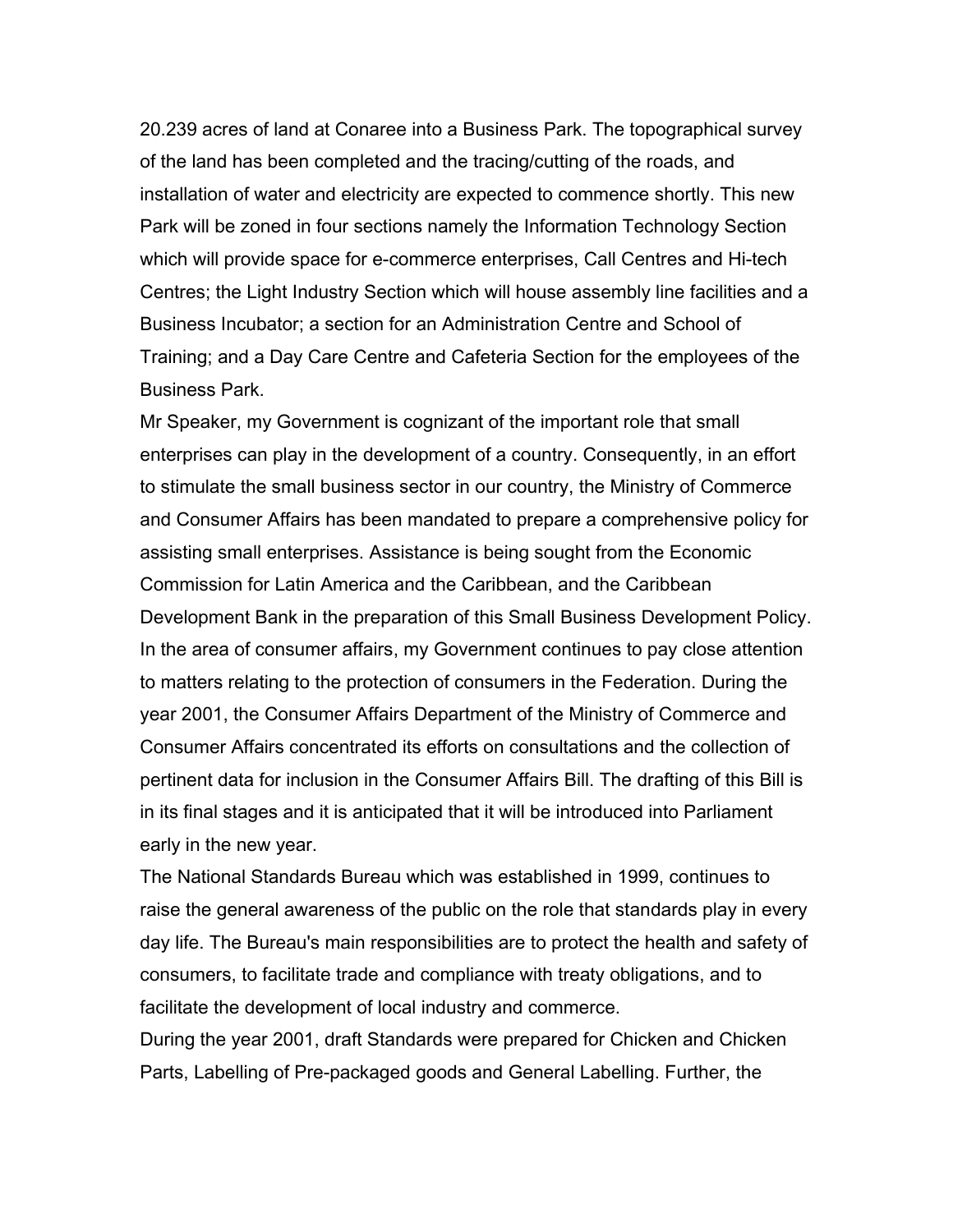CARICOM Standard on Brewery Products is under consideration, and is expected to be adopted as a National Standard early in the new year. Meanwhile, the Standards Council, which administers the affairs of the Standards Bureau, has held discussions on matters related to genetically modified foods; Weights and Measures Verification; imported food products that are banned in other countries, and the importation of hazardous chemicals. It is expected that standards will be introduced shortly to address these matters.

#### Information Technology and Telecommunications

Mr Speaker, the world is in the midst of a technological revolution based primarily on computers and telecommunications. The Information Technology sector holds vast opportunities for job creation and further diversification of the economic base of our Federation. My Government intends to seek out every available opportunity to generate economic activity and create employment for our people in this rapidly growing sector. The Government is actively pursuing the development of the St. Kitts Call Centre, which, it is hoped, will commence operations in February, 2002, with approximately 400 employees. The training and experience that many of the employees will obtain in this Centre will prepare them for opportunities in the higher end of the Information technology market. Perhaps the most critical element of any programme for the development of a thriving information technology sector is the availability of affordable modern telecommunications facilities. In pursuit of this objective, St. Kitts and Nevis, together with four other OECS countries, concluded negotiations with Cable and Wireless by signing the Eastern Caribbean Telecommunications Authority (ECTEL) Agreement for the liberalisation of the sector. The agreement, which was signed on April 7, 2001, provides for the liberalisation of domestic mobile cellular services, resale of international switched minutes, VSATS for call centres/data entry business and internet services starting on April 1, 2001. It also made provisions for full liberalisation of the sector within 12 to 18 months. Mr Speaker, since the introduction of phase one of the liberalisation process, I am pleased to report that several companies, both local and foreign, have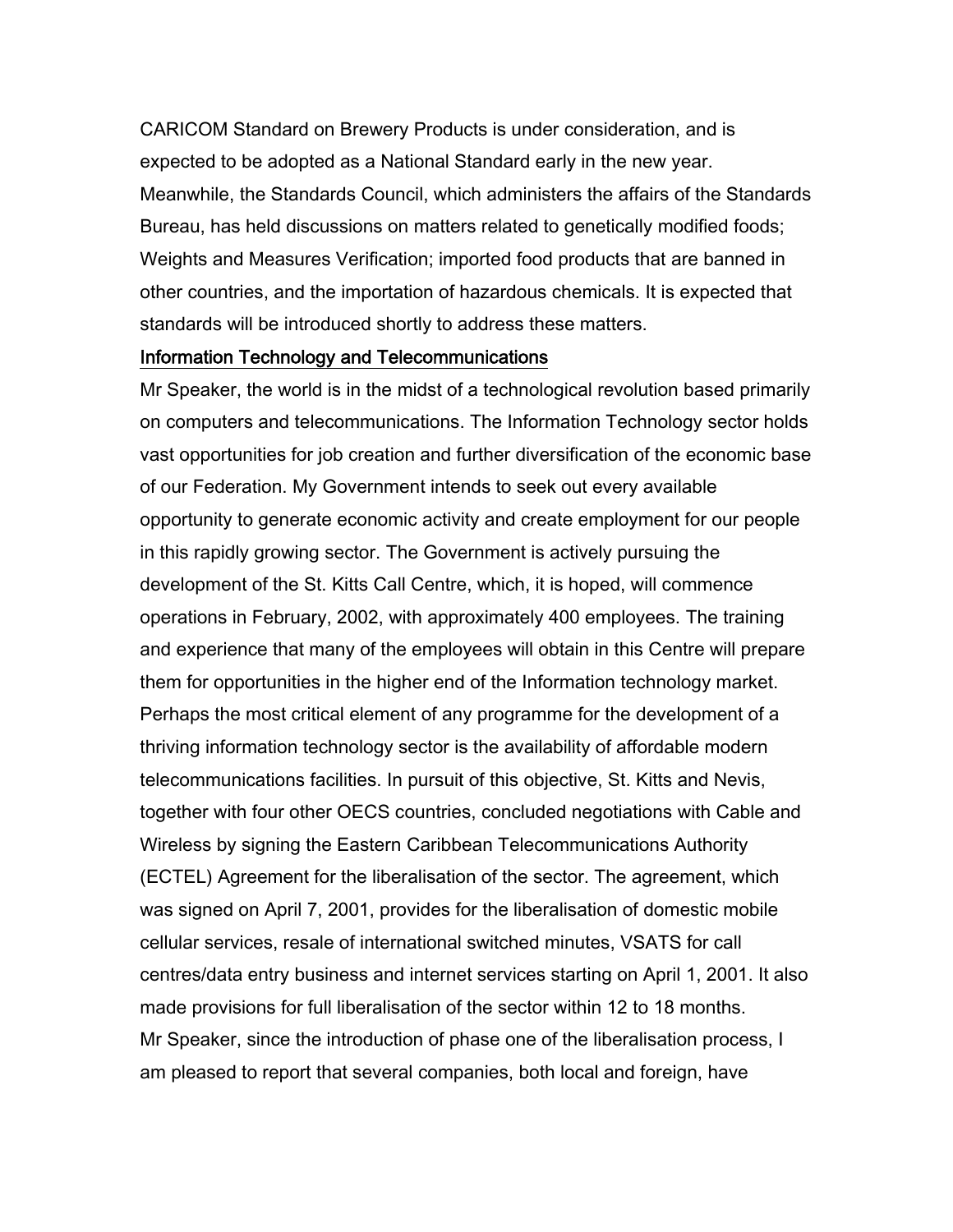expressed keen interest in providing telecommunications services in the Federation, and have applied for licences to do so. The increasing interest in the region's telecommunications sector prompted the OECS Secretariat to convene a telecommunications investors forum here in St. Kitts in mid November. The focus of the forum was on facilitating investment in a liberalised telecommunications environment in the OECS.

#### The Financial Sector

Mr Speaker, activity in the commercial banking sector continued to be buoyant, reflecting the soundness of the banking system here in the Federation. This was demonstrated by the strong growth in the assets of the commercial banks operating here in St. Kitts and Nevis. During 2000, the assets of commercial banks increased by \$272.5 million or 19.3% to reach \$1.7 billion at year-end. At the same time, deposits held by commercial banks totalled \$1.2 billion at the end of 2000, an increase of 19.3%, while loans and advances by commercial banks grew by 12.6% to reach \$1.1 billion. Liquidity in the commercial banking system improved as the growth rate for deposits outpaced that for loans and advances. This resulted in a fall in the ratio of loans and advances to deposits from 91.2% at the end of 1999 to 86.1% at the end of 2000.

The available statistics up to July 2001 revealed an increase of \$97.2 million in the assets of commercial banks to \$1.8 billion. Meanwhile, deposits with commercial banks increased by \$70.9 million to reach \$1.3 billion, while loans and advances increased by \$16.2 million. Liquidity in the commercial banking system increased as the ratio of loans and advances to deposits fell further to 82.7%.

Mr Speaker, the Development Bank continued to facilitate development in the Federation by providing credit to finance Agriculture, Industry, Education and Mortgage Finance. Last year, some 535 loans were approved totalling just over \$20 million. Of this, \$11.4 million or 56.5% was approved for Housing (Mortgage Finance), \$5.6 million or 28.1% for Education, \$0.4 million or 2.0% for Industry and \$0.38 million or 1.9% for Agriculture. The Development Bank is currently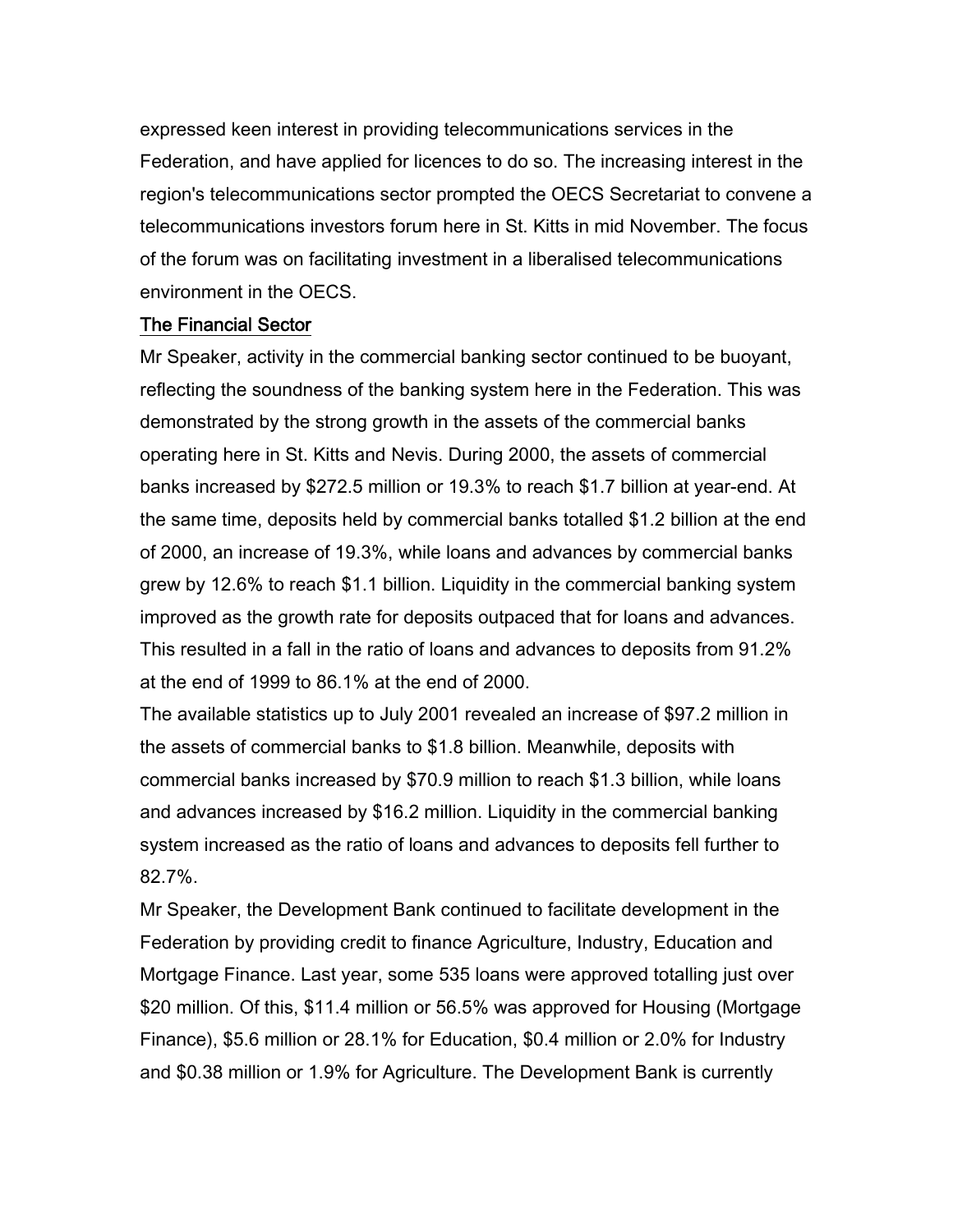constructing a new, modern building to house its operations. This is consistent with my Government's plan to give the Development bank an even more proactive and visible role in entrepreneurial finance. We intend to critically review the structure and operations and to initiate any changes necessary to allow the Bank to play an even greater role in the development process. This is part of my Government's comprehensive strategy aimed at ensuring that our entrepreneurs are provided easy access to finance in the form and on the terms that best meet their business needs.

It is in this regard that I am delighted to report that efforts of regional Governments and the ECCB to develop and integrate the market for money and capital in the Eastern Caribbean Currency Union have started to bear fruit. At 9:00 a.m. on October 19, 2001, we witnessed the ringing of the opening bell, which signified the start of trading of securities on the Eastern Caribbean Securities Exchange. One of our local companies, the Bank of Nevis Ltd. made history that day by being one of the two companies listed on the Exchange at the start of trading activity. It is also expected that in February 2002, the region will witness the launch of the Regional Government Securities Market which will facilitate the trading of treasury bills and bonds of regional Governments. My Government will continue to work with the ECCB and other regional Governments to facilitate the establishment of the Eastern Caribbean Unit Trust. The establishment of this institution will be the next major target in the money and capital market development process. As a regional investment vehicle, the Eastern Caribbean Unit Trust will facilitate access of small investors to the region's securities markets. Another institution that will be established over the medium-term is the Eastern Caribbean Enterprise Fund, which will function as a regional venture capital fund. With the advent of these exciting financial developments Mr Speaker, it is expected that foreign investment, private sector led development, mobilisation of regional capital and overall economic development of the region will be greatly enhanced. It is our hope that as more finance is made available to our enterprises, they would upgrade their operations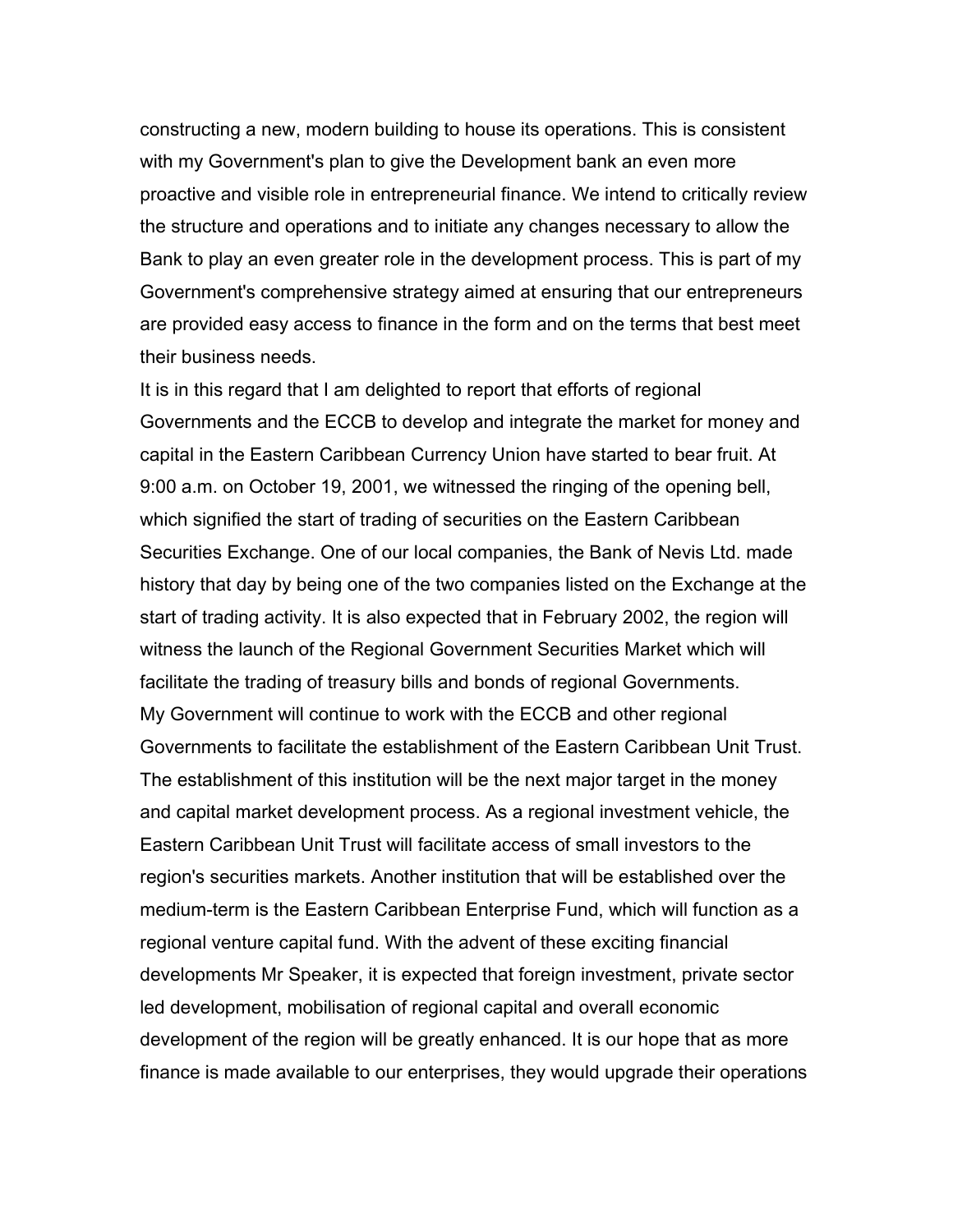through the employment of appropriate technologies that would boost their productivity, enhance the quality and competitiveness of their products and services, and contribute to the overall viability and profitability of our enterprises. Mr Speaker, in the area of international financial services, we continue to institute measures designed to improve regulation of the financial sector and preserve the integrity of our financial jurisdiction. My Government views the Financial Services Sector as an important plank of its economic diversification strategy - a plank that offers great potential for enhanced levels of economic growth, employment and foreign exchange earnings.

However, Government also assigns very high priority to a clean image and good reputation for our Federation, especially as it relates to cooperation with other responsible nations in the fight against all crimes, including money laundering and terrorism. We shall therefore exert every effort to ensure that our country acts, at all times, as a responsible participant in the global community. It is in this context that Government has enacted various laws and regulations to counter money laundering and financial abuses of any form, and to provide greater authority to regulators and supervisors in the financial sector. It is also intended that our legislation will facilitate the sharing of information with foreign jurisdictions without infringing the rights to privacy conferred on our people by our Constitution and will require financial institutions and other relevant persons or entities to comply with regulatory standards that are consistent with international

requirements.

Simultaneously Government has strengthened our institutional capacity to secure the effective enforcement of the relevant laws and regulations. In pursuit of this objective, Government established the Financial Services Commission and the Financial Intelligence Unit with the right to discharge extensive regulatory and intelligence functions in both islands of our Federation. Moreover, Government also separated financial services and marketing functions from the regulatory functions and have assigned additional technical, personnel and financial resources to the regulatory function.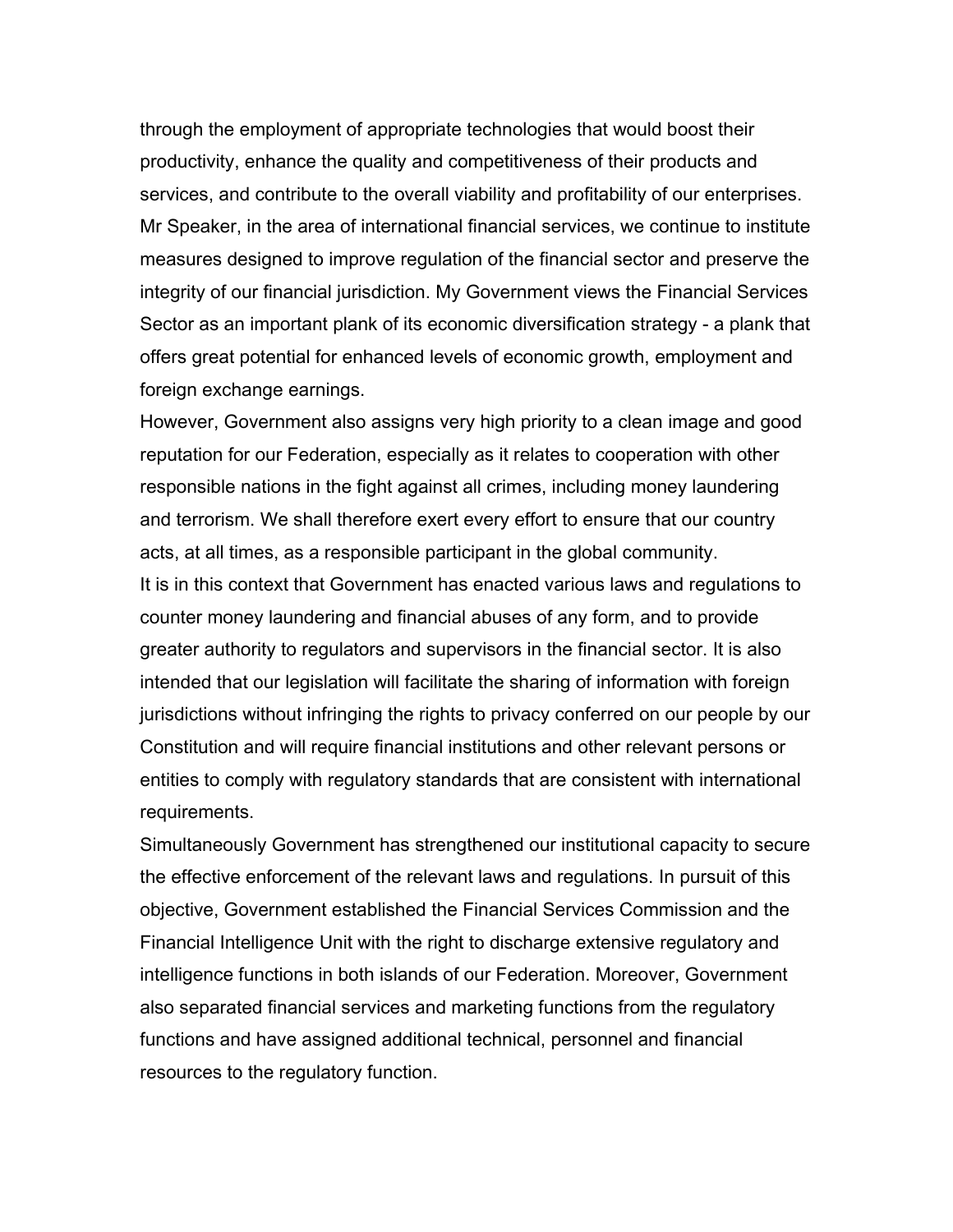Mr Speaker, the Government of St. Kitts and Nevis views the Financial Services Commission as an important means of facilitating dialogue between regulators in the islands of St. Kitts and Nevis and in ensuring that common internationally accepted regulatory standards are adhered to in both islands. In this regard, my Government is committed to the development of a comprehensive regulatory framework covering both islands, through cooperation and collaboration between the Federal Government and the Nevis Island Administration in a manner consistent with our Constitution.

#### **PUBLIC FINANCE**

#### Fiscal Review

Mr Speaker, the revenue collections for 2000 amounted to \$201.8 million, an increase of \$10.4 million or 5.4% over the collections of the previous year. At the same time, recurrent expenditure was \$258.4 million, an increase of \$21.6 million or 9.12% over the previous year. A substantial portion of this increase in expenditure is attributable to an increase in salaries and wages of public servants during the year.

Hence, expenditure grew at a faster rate than revenue and pushed the recurrent account deficit to \$56.6 million. This deficit helped to counteract the recessionary tendencies associated with the hurricane in the latter part of the previous year, and to generate considerable economic activity. However, my Government recognises that such deficits are not sustainable for an indefinite period. Hence, beginning with last year's budget and continuing with this year's budget, my Government has put in place a programme of fiscal consolidation which we expect will enable us to balance the recurrent budget over a three year period and to subsequently finance a significant portion of the capital budget from surpluses generated on the recurrent account.

The capital expenditure for the year amounted \$45.6 million. The projects to which these funds were allocated are critical to our programme of social and economic development and to the achievement of our goal of consistently and systematically improving the quality of life of our people. These projects include the ongoing hospital development project, the hosting of CARIFESTA VII, the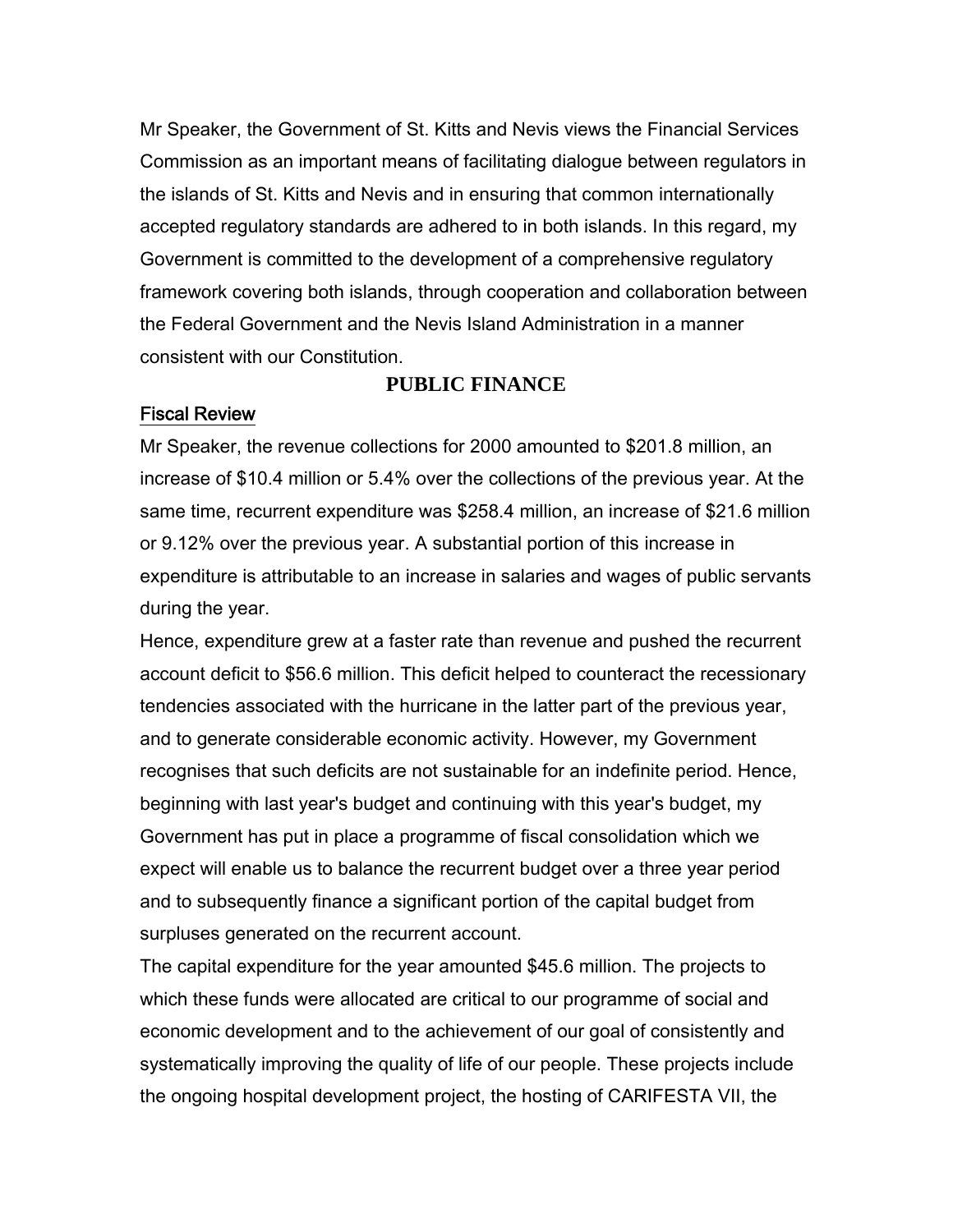construction of roads in housing areas throughout the length and breadth of our Federation, the construction of Lodge Primary School, the reconstruction of a Bridge at Monkey Hill, the computerisation of Primary Schools and the OECS Telecommunications project which is expected to generate considerable economic activity and numerous job opportunities through the liberalisation of telecommunications in OECS countries, including our Federation.

#### Fiscal Prospects

Recurrent Revenue for Fiscal year 2002 has been estimated at \$224,212,454. This represents a 3.1% decrease over the 2001 revenue estimate of \$231,417,841. On the other hand Recurrent Expenditure for 2002 has been estimated at \$277,865,671 representing a 3.4% increase over the comparative estimate of \$268,837,288 for fiscal year 2001.

As I indicated earlier, the current global economic downturn and uncertainties have played such havoc with our major revenue heads that revenue collections for 2002 are expected to fall well below what was estimated. Moreover all economic impact assessment reports from various international institutions indicate that the negative impact of the economic shock we are now experiencing could go well beyond this year. Therefore the underperformance of our major revenue heads is expected to continue during fiscal year 2002.

Mr Speaker in light of these factors my Government has decided to use a cautious approach in estimating Recurrent Revenue and Recurrent Expenditure for fiscal year 2002. Since the economy is expected to generate less revenue, it became necessary to reduce expenditure in some areas. This is also consistent with our fiscal consolidation programme aimed at progressively reducing the deficit over a three-year period. However, we have sought to ensure that the level of service offered by the Government to our people is not reduced in any significant way. Hence, the expenditure reductions indicated in the estimates are achieved through greater efficiency.

Capital Revenue for 2002 from all sources is estimated at \$70,774,685 while Capital Expenditure is estimated at \$79,677,622. Consequently there is a deficit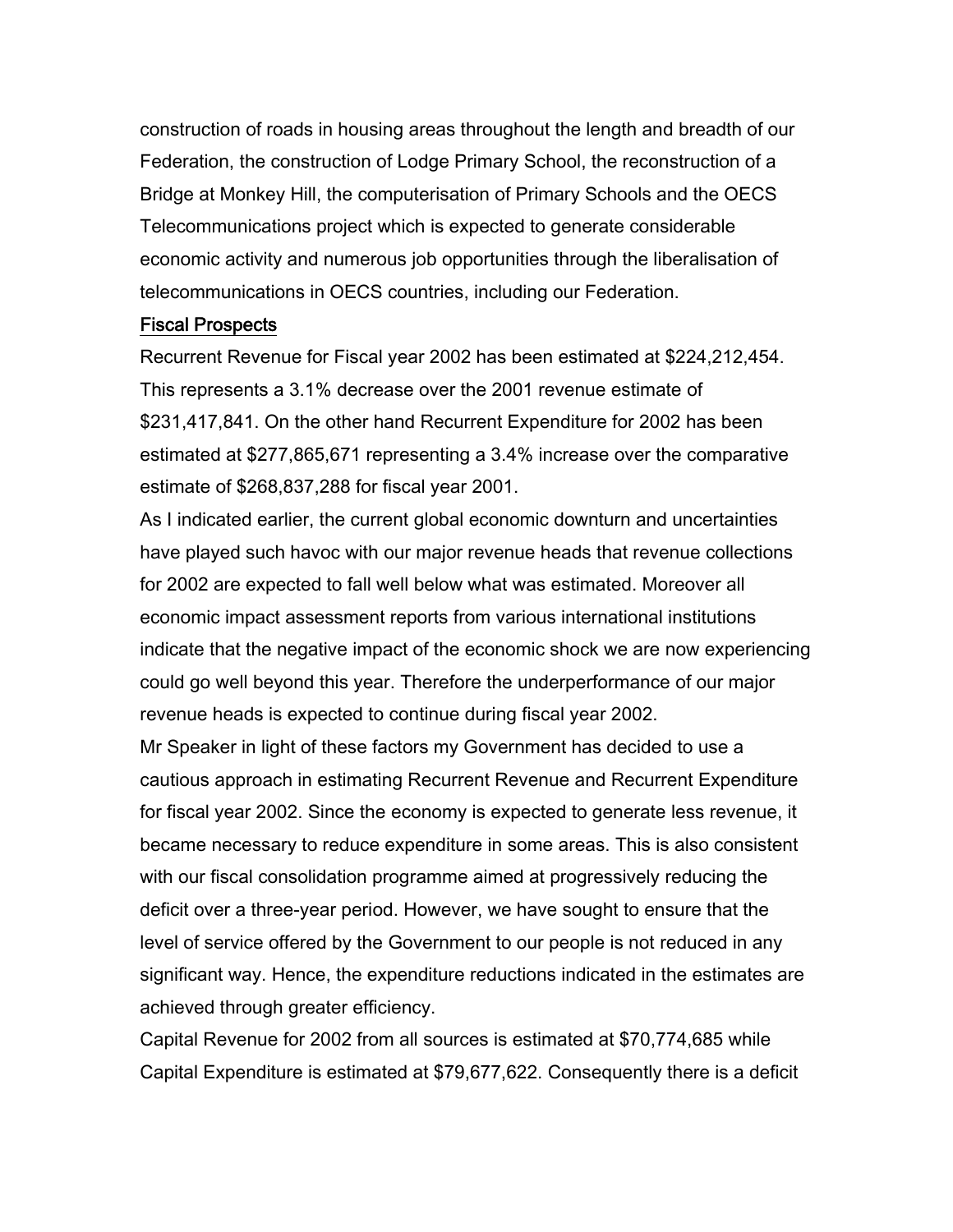of \$8,902,937 on the Capital Account, which we intend to finance by issuing Government securities.

Mr Speaker, I now present a summary of the proposed changes to Government Expenditure for 2002. The full details of the programmes and activities for each Ministry are contained in the Draft Estimates. I would therefore focus my attention on those programmes and activities where there are significant changes in the level of expenditure.

The allocation under the Ministry of Justice and Legal affairs increased by \$222,797 or 6.7% over the 2001 estimate. The major portion of this increase is to allow us to meet an increase in our contribution to the Eastern Caribbean Supreme Court. In addition, the Office of the Registrar has been provided with a number of new posts including an Assistant Registrar, a Court Administrator and an additional Court Stenographer. There is also a project underway to computerise the Registrar's Office and the Court. These initiatives would allow both the Registrar's Office and the Court to provide a more efficient service to the public.

The 2002 allocation under the Office of the Prime Minister increased by \$81,920 or 1.28% over the 2001 estimate. This increase is mainly attributed to the funding of the new Public Sector Reform Unit that was recently established in the Office of the Prime Minister.

Mr Speaker the inflow of grant funds from our traditional donors has dwindled to a mere trickle. It cannot be business as usual. The times in which we live demand that we do more with less. This can only be achieved if urgent steps are taken to improve efficiency and productivity. My Government intends to transform the Public Service into a modern Public Service - one that is more results oriented and more responsive to the needs of our citizens; a Public Service where performance and productivity are core values. The vehicle for this transformation is public sector reform. The Public Sector Reform Unit has been given the mandate lead the reform process.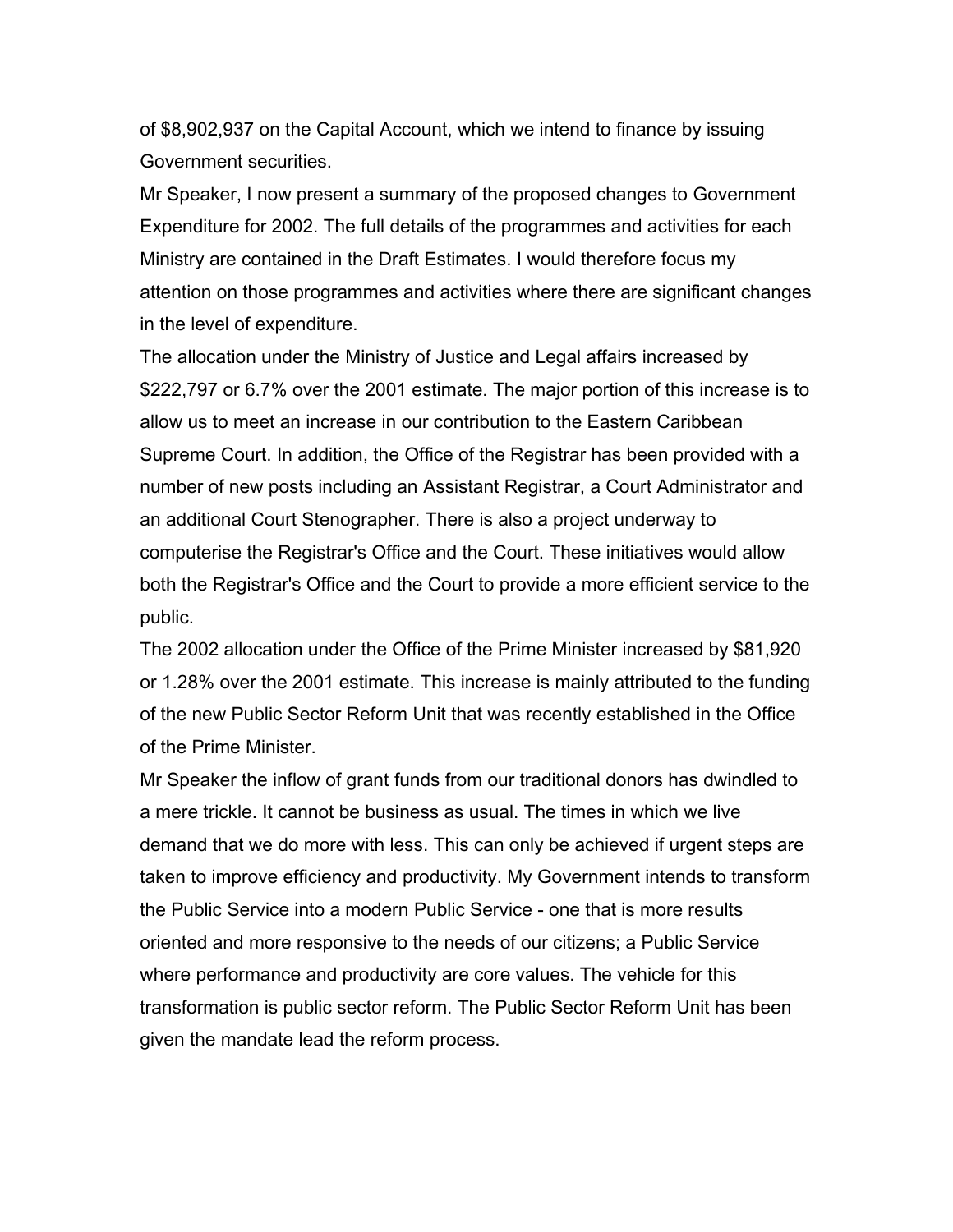The work of this Unit would involve among other things taking an inventory of the human resource capacity of each Government Department and identifying relevant training to address any deficiencies that come to light. It would also be taking a critical look at the procedures and systems used in the Civil Service for decades, which might no longer be relevant, and act as impediments to efficiency. The transformation I speak about would require a cultural shift and a change in the mind-set of Public Servants. Of course we recognise that change process will not occur overnight but through persistent deliberate action we are confident that it can be achieved in the medium-term. Public Sector Reform is high on the agenda of my Government and the Unit would be given the resources necessary for it to fulfil its mandate.

We recognise that training and human resource development must be an important component of any public sector reform programme. During 2001 the Establishments Divisions mounted a training program to upgrade the skills of a number of junior officers. Many of these officers successfully completed the Civil Service Exams and are now equipped with the requisite skill to perform their duties more effectively. During next year the Establishments Division will be embarking on a comprehensive training programme to upgrade the skills of officers at all levels of the Public Service and would also be implementing a mandatory induction and staff development programme. These initiatives again demonstrate my Government's continued commitment to raising the quality of service in the Public Service through the training and empowerment of our public servants.

Mr Speaker the allocation under the Ministry of National Security has decreased by \$2,331,252 or 8.1 % over the 2001 estimate. This decrease is as a result of a restructuring exercise aimed at achieving some institutional strengthening in some areas of the Police Department. Over the years there has been a significant number of Special Constables attached to the Police Department. These officers had little or no training in policing and their positions only allowed them to perform limited functions. Meanwhile there were a number of vacant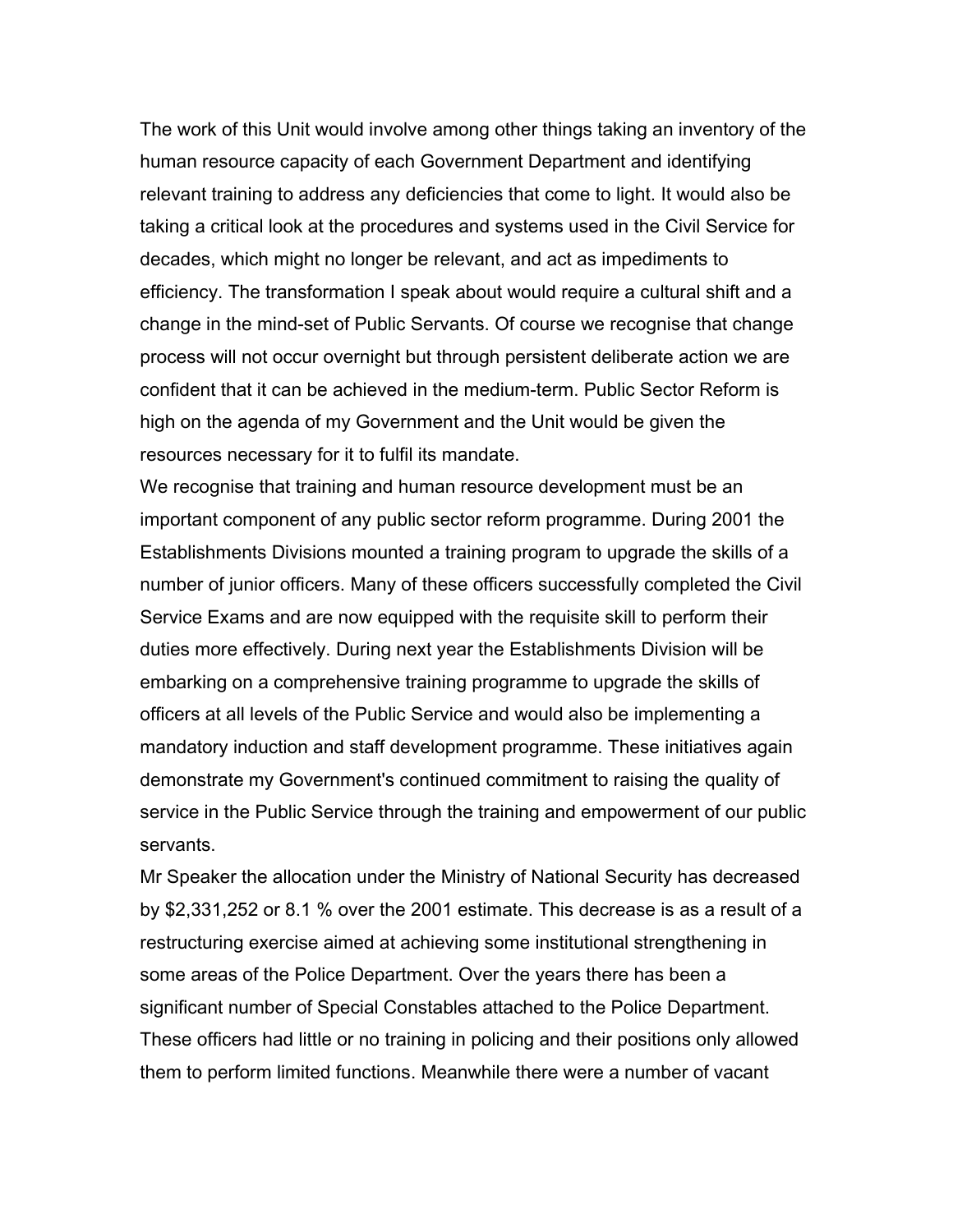police constable positions within the Police Department that remained unfilled. We felt that our scarce resources could be better utilised by phasing out the Special Constables positions and by giving the existing Special Constables relevant training to equip them to fill the vacant Police Constable positions. To facilitate this, 20 additional Police Constable Positions have been created. At the end of their training these Officers will be equipped to perform the full range of policing functions, which will strengthen the Police Department. In addition the top ranks of the Police Force and the support staff have been increased with the addition of the following posts:

- 1 Superintendent
- 6 Inspectors
- 15 Sergeants
- 2 Senior Clerks
- 3 Clerks

This is a prime example of how we can do more with less. Mr Speaker my Government remains resolute in its commitment to law and order. The changes I have just outlined puts the Police in a position to better respond to the challenges of modern policing.

Mr Speaker, a Financial Intelligence Unit was recently established under the Ministry of National Security. This Unit collaborates with local, regional and international agencies in combating money laundering. Funds are now being allocated for its operations in Fiscal year 2002. The Ministry of National Security has also established a National Joint Headquarters, which is part of a regional strategy to combat illicit drugs. These two initiatives complement each other and are part of my Government's comprehensive strategy to fight crime on all fronts. The allocation under the Ministry of Finance, Development and Planning for 2002 shows an increase of \$12,298,474 or 13.5% over the comparative estimate for 2001. This increase is mainly attributed to an increase in debt service payments and contributions to international financial institutions of which St. Kitts and Nevis is a member.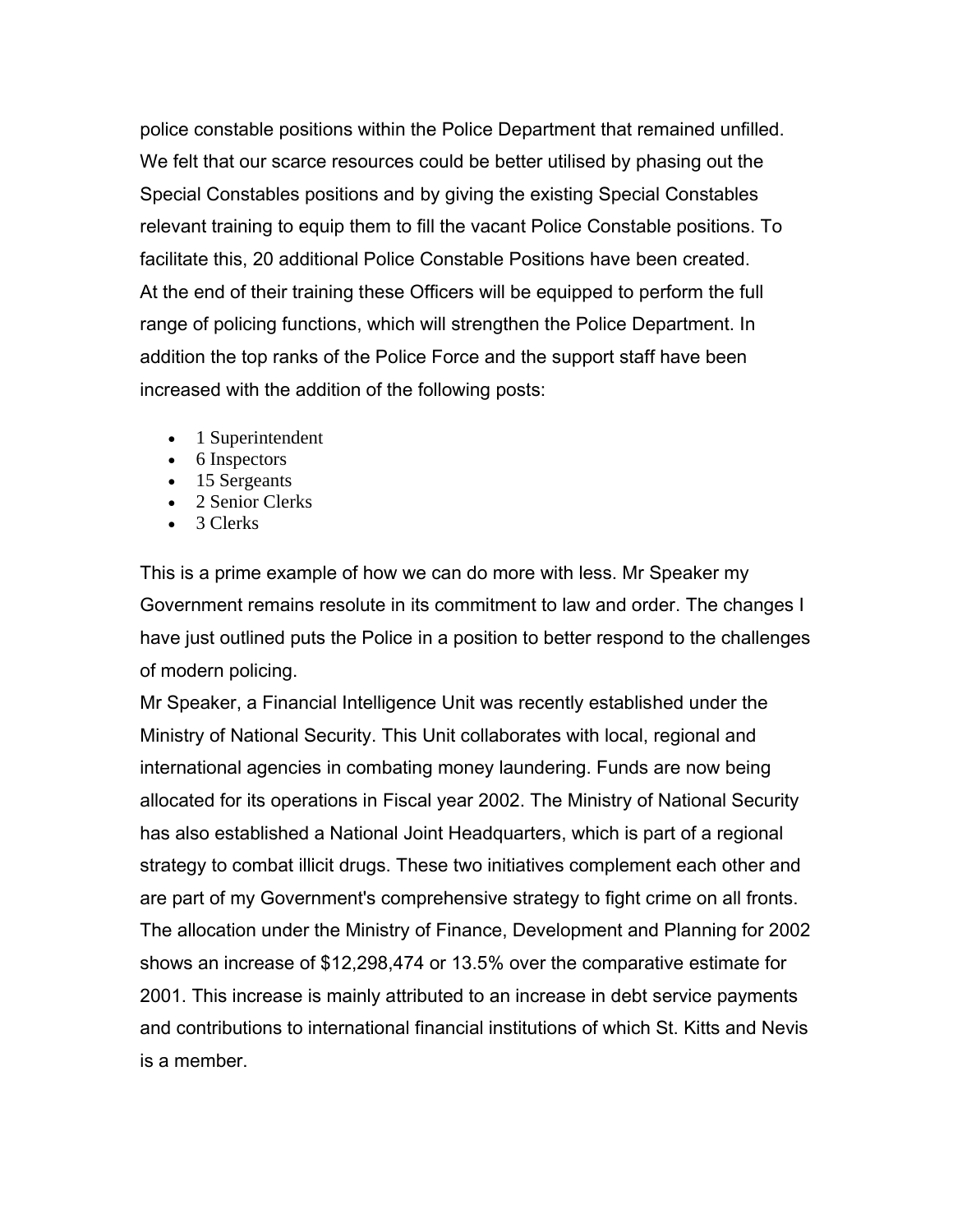In spite of the challenges our country now faces, the Financial Services Sector remains a Sector with much potential. However, it exists in a very competitive environment, which requires that we pay great attention to investment promotion. A Marketing and Development Department was recently established under the Ministry of Finance for the expressed purpose of promoting our Financial Services Sector and attracting investors to our shores. The role of the Marketing and Development Department is indispensable in the development of the Financial Services Sector. Provisions have therefore been made for the continued operations of this Department in 2002.

Mr Speaker the Ministry of Social Development, Community and Gender Affairs came into existence in 2001. The Programmes under this Ministry are an amalgamation of programmes that previously fell under a number of Ministries. This has created some synergies and has resulted in cost savings of \$452,933. The role of this Ministry has become even more important in times of economic hardships. During these times, it is the poor who are most affected. My Government is committed to poverty reduction and to assisting the vulnerable groups in our communities. Therefore the activities under this Ministry would continue unabated in 2002. These include the home-care programme for the elderly, the programme to introduce workers on the Industrial Site workers to computers and the programme to equip the workers on the industrial site with life skills would also continue. Funds have also been provided to expand the Counselling Services and for the delivery of social development assistance. The 2002 allocation for the Ministry of Education shows a decrease of \$1,552,736 or 4.1% over the estimate for 2001. This reduction in no way compromises the high quality of education for which St. Kitts and Nevis is well known. My Government is confident that the increased efficiency that would be achieved by the implementation of a number of institutional changes would allow us to deliver the various programmes at reduced cost.

Notwithstanding the overall reduction in this allocation, provisions have been made in the 2002 budget estimates for the additional staff for the Violet Petty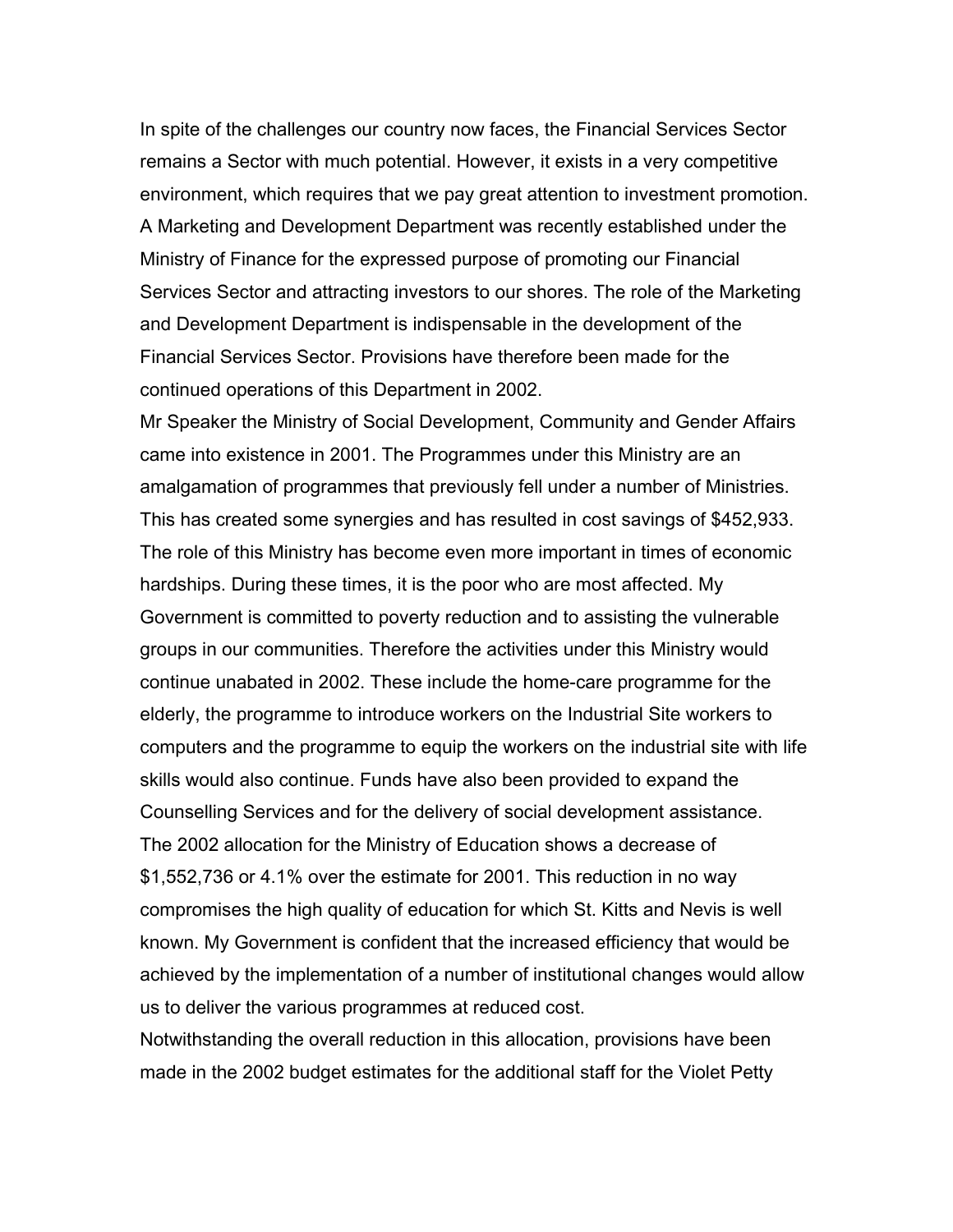Primary School and for the Verchilds High School. Funding has also been provided for the Rural Education Programme and the University of Technology Special Diploma in the teaching programme. My Government believes in life-long education and the Rural Education Programme seeks to deliver various educational programmes to adults in the communities where they live. No longer would persons living in the rural areas have to travel to Basseterre to acquire skills that would assist them in increasing their earning power. This Programme makes education accessible to groups that were left out of the loop. My Government is a government of inclusion and is constantly in search of ways to provide opportunities to every citizen but to the underprivileged in particular. Under the Ministry of Health and Environment the allocation for 2002 increased by \$533,724 or 2.2% over the 2001 estimate. The major portion of this increase is attributed to the additional resources allocated for the purchase of pharmaceuticals, medical supplies and rations to support the expansion of various services. My Government is committed to providing our citizens with quality health care services. In this regard a state-of-the-art Ophthalmic Unit was recently established at the J. N. France General Hospital with assistance from the Rams Group of Companies, ALCAN Canada and Dalhousie University in Canada. This facility would provide eye-care services that were hitherto only accessible in the metropolitan countries. Our Health Promotion Unit will continue its aggressive programme to address HIV/AIDS and other communicable and non-communicable diseases. This Unit is already playing an indispensable role in educating our people on preventative measures to safeguard their health. During 2002 the ambulatory services would be expanded to include more rural areas. A new set of paramedics has recently completed training in preparation for this expansion.

Mr Speaker the 2002 allocation under the Ministry of Information, Culture, Youth and Sports represents an increase of \$1,144,340 or 33.1% over the comparative estimate for 2001. This increase is attributed to the provisions made for subventions to the Craft house, the Heritage Society, and the National Museum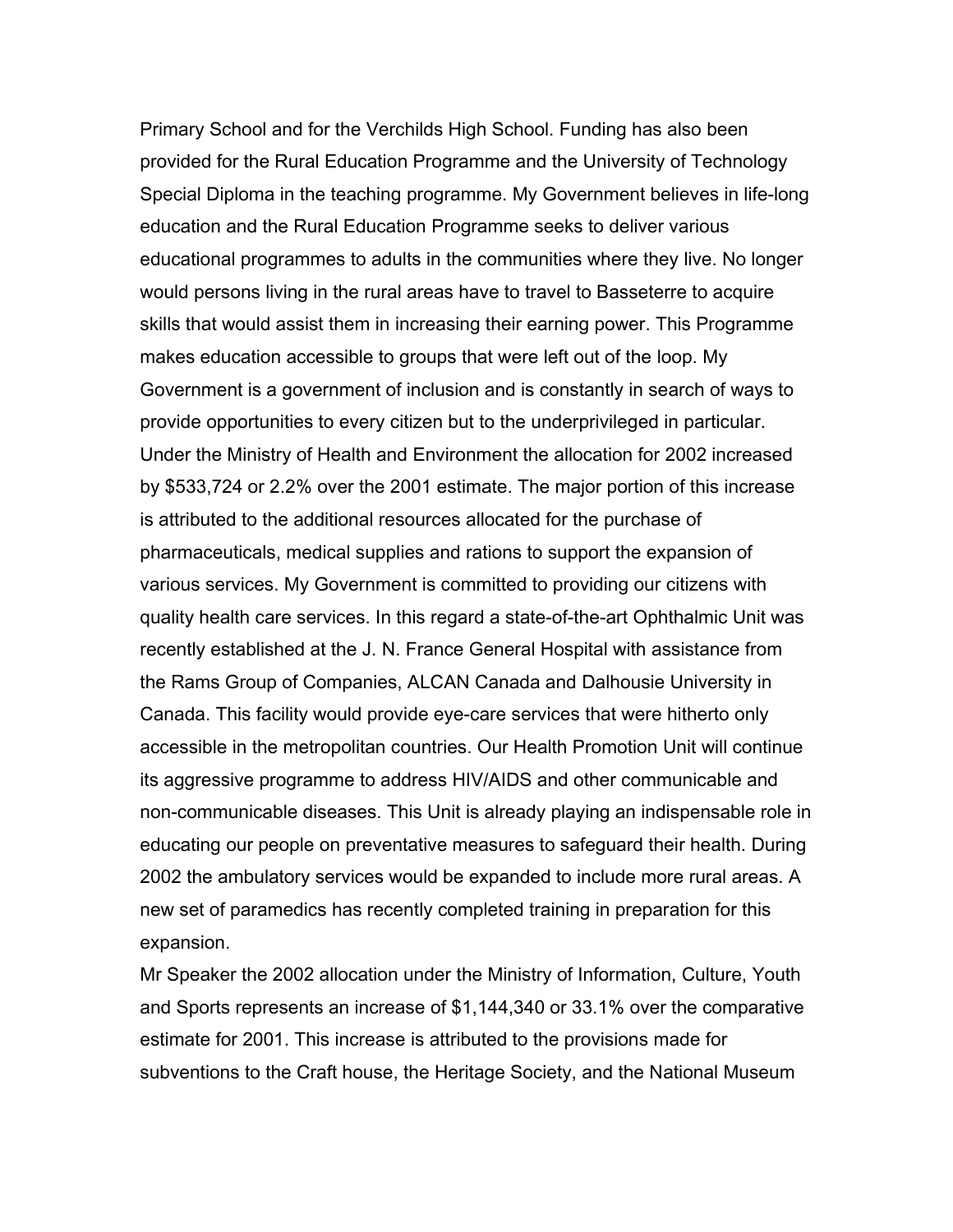as well as the funding of the Project Strong. In addition, this Ministry was provided with the necessary funds to host the Music Festival, an activity that now falls under its control. The Ministry has also put in place the systems for the upkeep and maintenance of the sporting facilities in the various communities. The necessary funding has therefore been provided for the wages of the persons involved in this activity.

The Government places high priority on the development of our youth and seeks to provide avenues in which their energies and talents can be channelled into constructive activities aimed at building values, a good self-esteem and positive mindset. It is for this reason that the Ministry of Information, Youth and Sports has been provided with adequate resources to allow it to create a youth television series that would provide a forum for the expression of ideas, concerns and the aspiration of youth. During 2002, this Ministry would also be involved in developing a national youth policy and in organising an Arts Festival aimed at promoting and developing the creativity and talents of local artists. Mr Speaker, the allocation for 2002 under the Ministry of International Trade, Labour, Social Security and CARICOM Affairs, Telecommunications and Technology has increased by \$77,350 or 4.5% over the estimate for 2001. The increase is mainly attributed to the provisions of increased funding to the Telecommunications Department, which now falls under this Ministry. The telecommunication sector is in the process of being liberalised and this Department is expected to play a critical role in ensuring that our people obtain the benefits in terms of improved technology and the competitive rates that would result in a fully liberalised sector. In this regard funding has been provided for the operation of the Board of the National Telecommunications Regulatory Authority.

#### The Capital Account

Mr Speaker, since taking office my Government has pursued the following objectives in the design and implementation of our Public Sector Investment Programme:

• To promote sustainable development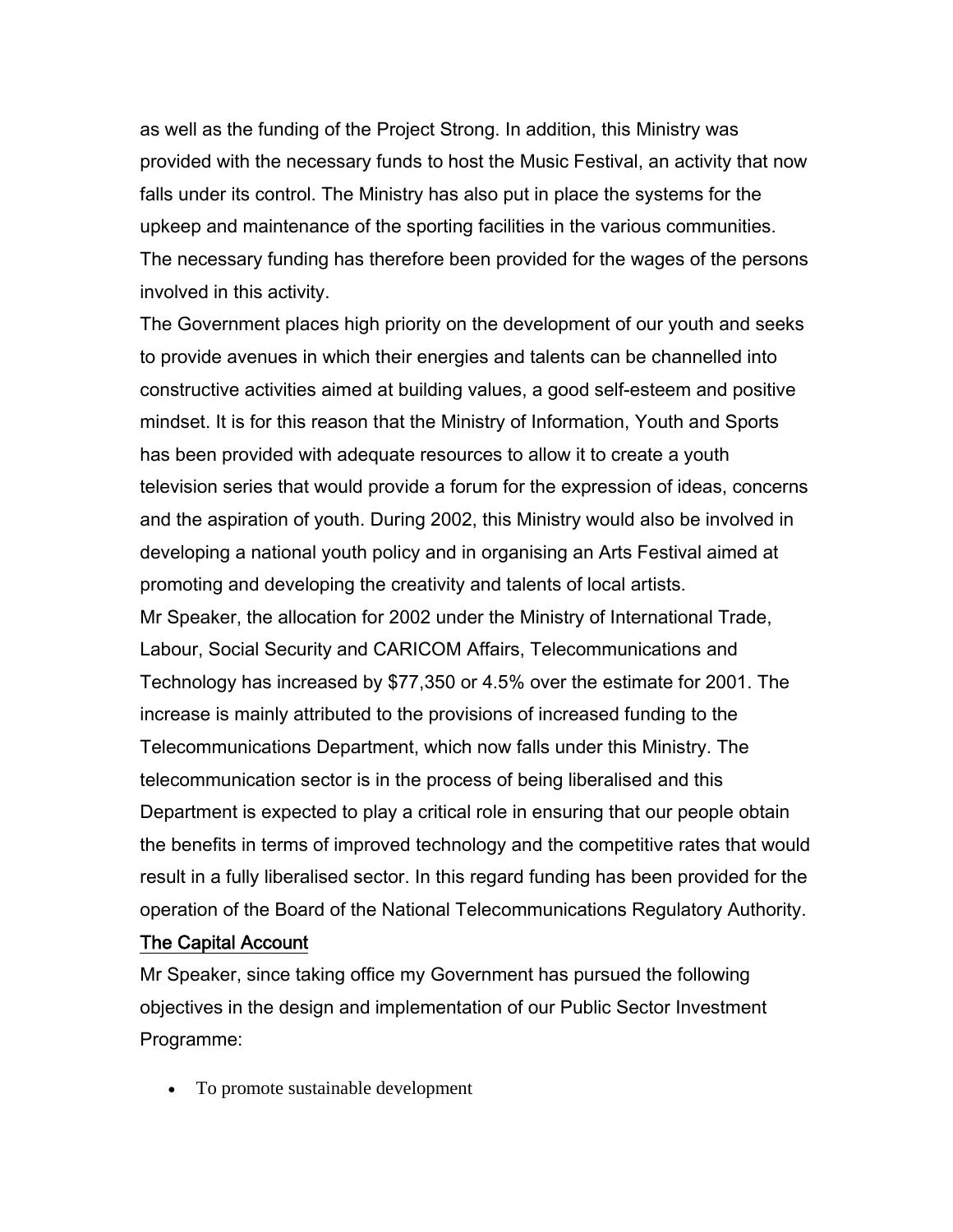- To create employment opportunities and improve the quality of life of all our people
- To create a conducive environment for business
- To make significant investments in our physical infrastructure as to support economic development.
- To expand the capacity of our utilities the meet the growing demands of business and households

With these guiding principles we have methodically upgraded our schools and Health Centres, expanded our electricity generating capacity and improved water storage and distribution. Our road network is second to none in the OECS. The projects have raised the standard of living of our people allowing them to enjoy the same modern conveniences enjoyed by persons living in developed countries.

The year 2002 will present us with some challenges as a result the economic pressures brought on by current global economic climate. Despite these trying circumstances we intend to forge ahead with projects which we consider of top priority and which would have the greatest impact on the quality of life of our people.

Mr Speaker we have been fortunate to have been spared from hurricanes this year. However we cannot allow ourselves to be lulled into a state of complacency. We must take deliberate steps now to mitigate the destruction that hurricanes can cause to critical components of our infrastructure. In full recognition of this my Government with assistance from the World Bank is continuing at full steam on a \$28.0 million Emergency Recovery and Disaster Management Project, which will continue during 2002. Under this project a new facility would be provided to house the National Emergency Management Agency. This facility would be equipped with adequate storage facilities that would accommodate the storage of various emergency supplies. This would address the difficulties we have often experienced in identifying storage space for hurricane supplies.

A major component of this project is the conduct of a study in respect of the placing of a number of electrical lines underground where they can be protected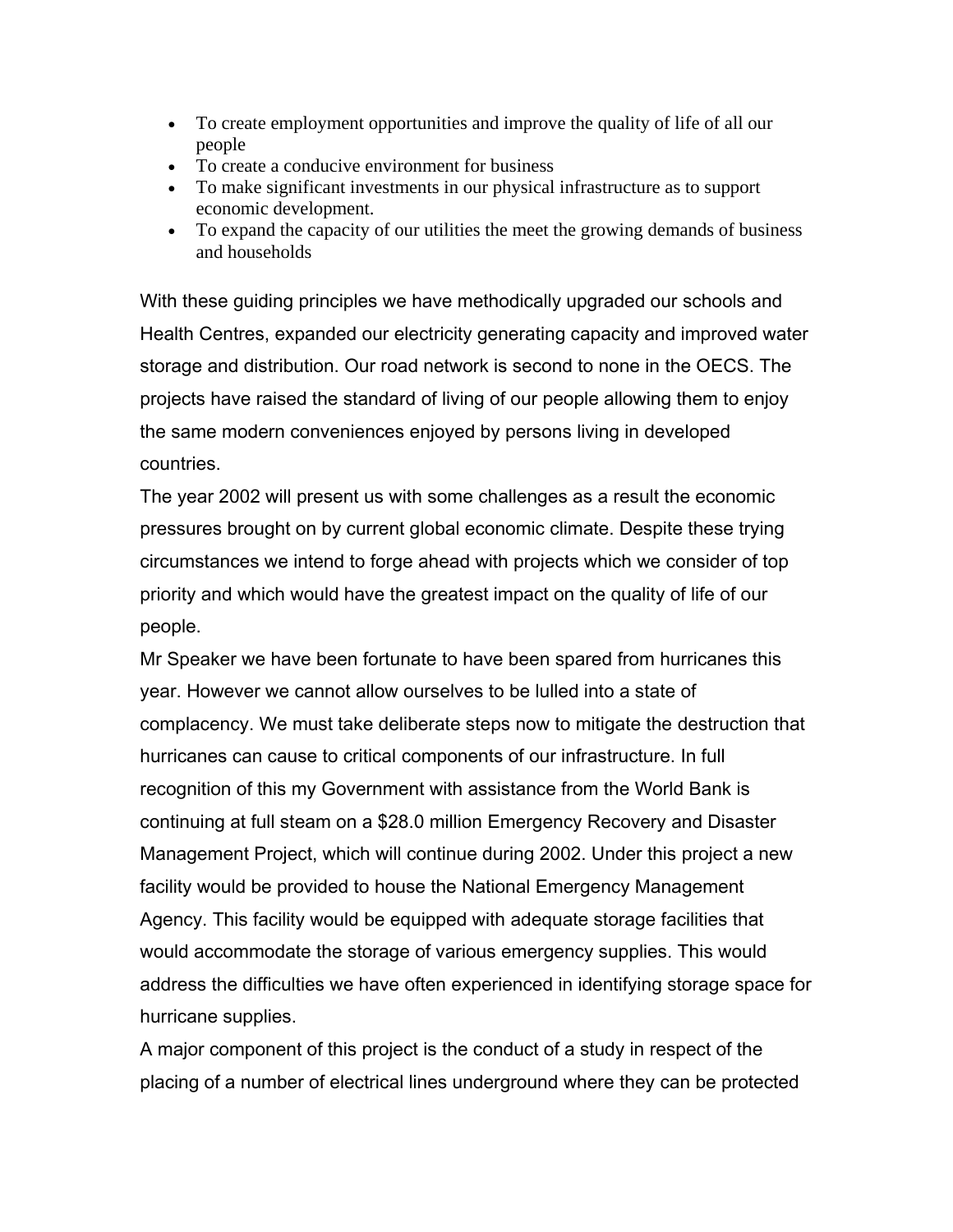from damage by hurricanes. This would certainly enhance our capacity to restore electricity following a hurricane. The project would also provide critical electrical components that facilitate the expeditious repair of damage to the electricity distribution system.

Mr Speaker, My Government believes that many social ills can be minimised if not eradicated if there is a greater degree of cohesion among people in our various communities. One of the ways we have sought to promote community bonding is by providing community centres where persons can meet to discuss issues of concern and where community events can be hosted. In the upcoming year we intend to upgrade the community centres in Conaree and Tabernacle. Our main Post Office in Basseterre has been upgraded. Our citizens can now conduct business at the Post Office in air-conditioned comfort and in an environment that is aesthetically pleasing. During 2002 the Ministry of Public Works, Utilities, transport and Posts will be upgrading the Post Offices in Cayon and Old Road in an effort to provide a higher level of postal services to the people of these areas.

Mr Speaker, the damage inflicted by Hurricane Lenny to the coastline on the western side of the island was substantial. It has therefore become necessary to protect that area from further erosion. We have secured funding from the Caribbean Development Bank to implement a \$9.7 million project, which will address this and other related issues.

The development of our Agricultural and Fisheries Sectors are extremely important in our move towards a diversified economy. My Government intends to exploit the natural linkages that exist between these two sectors and the Tourism Sector. Plans are underway to implement an irrigation project that would greatly boost the production of vegetables by our farmers. This would increase the earnings of farmers while at the same time reduce our food import bill. The construction of the New Fisheries complex in Newtown would continue next year. This facility would provide fishers with modern facilities for the storage and

processing and marketing of fish. We feel that this complex would go a long way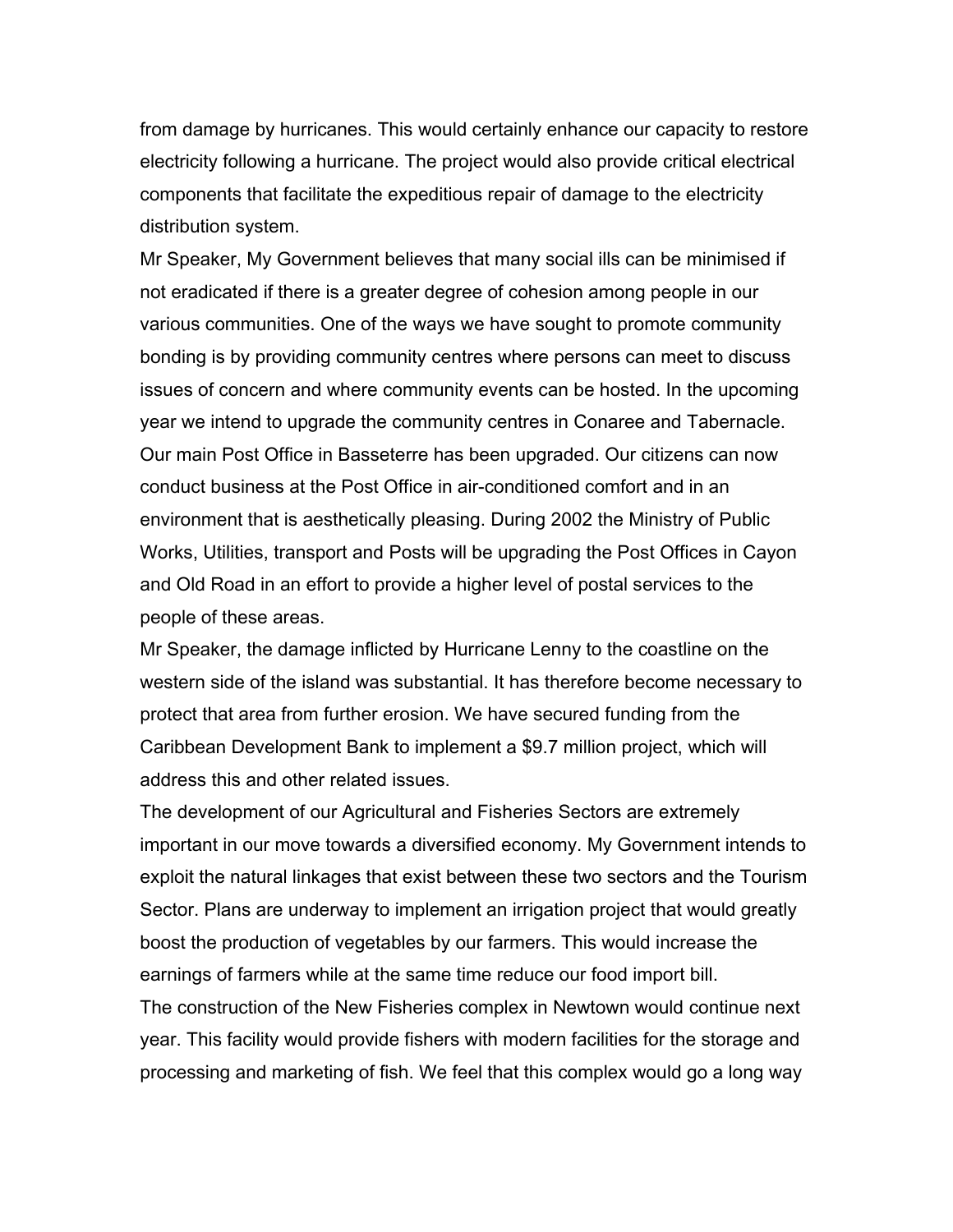in spurring on the further development of fishing as a profitable commercial venture. There is a great demand for fresh fish, which has largely gone untapped. We therefore encourage our fishers to take full advantage of this opportunity to increase their earnings.

Mr Speaker, we are at present actively addressing the water billing problems that we have been experiences. The Ministry of Public Utilities in currently in the process of finalising arrangements for the procurement of a new computerised billing system, the installation of which would commence early in the new-year. This system has the ability to flag for follow-up action cases where billed amounts are outside the normal range. This would give the billing department the opportunity to correct errors before the bill reaches the consumer and therefore eliminate the present difficulties. With this system the meter readers would be provided with hand-held computerised meter reading devices that would allow daily readings to be automatically downloaded in a computer at the Billing Department thus avoiding the potential errors that could result from keying data. Steps would also be taken to restructure the billing department so that it might be more efficient and responsive to the needs of the consumer. Electricity and Water consumers can therefore look forward to a much-improved service in 2002.

The demand for water is increasing dramatically as a result of economic development. We have to be proactive in augmenting our current supply and storage capacity. Substantial resources will therefore be allocated to allow the Water Department to embark on a massive well-drilling programme and implement projects to improve the water supply in Cayon and Saddlers. Reservoirs will also be constructed in Old Road, Challengers and New Road in order to increase storage capacity in these areas.

Mr Speaker we have already expended significant resources increasing our electricity generation capacity to meet present and future demands. In order to increase the reliability of supply, attention will now be focused on upgrading the electricity distribution system. To achieve this, two major projects will be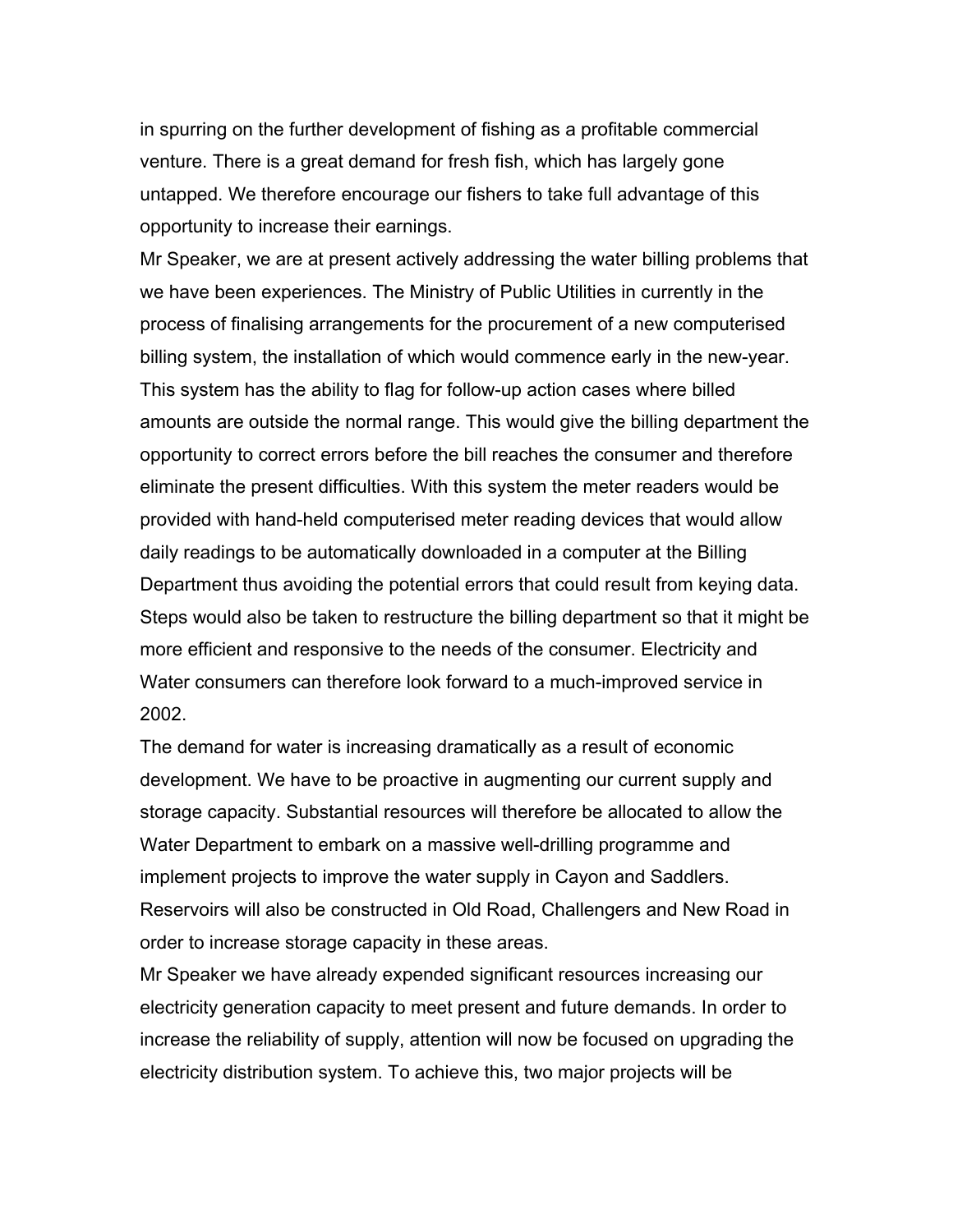undertaken next year to upgrade the island ring main and to address the low voltage problems experienced by some areas.

Mr Speaker, our country's most valuable resource is our people. As such my Government is committed to creating the facilitating environment that would every citizen to develop his or her potential to the fullest. Our vision is all encompassing, catering to all age groups from preschool education to adult and continuing education. During 2002 a number of Pre-School and Day Care Centres will be constructed and renovated with a view to providing modern convenient services to persons living outside of Basseterre. These include a new nursery and preschool in Newton Ground, a new day care centre in St. Pauls and the upgrading and the expansion of the Sandy Point Nursery. We have made substantial investments in preschools for which we have reaped great dividends in the form of improved performance of our children at the primary and secondary levels.

A well-educated workforce is one of the characteristics that make our Country attractive to investors. It is therefore our intention to capitalise on the gains we have made at the secondary level. The evidence of such gains has been clearly shown in the dramatic increase in the pass rates at the 2001 CXC exams. My Government is committed to improving access and equity in the education system. In this regard we would shortly be implementing a World Bank Project Education Project aimed at addressing these issues among others. Mr Speaker the 21st century is frequently referred to as the technological age. Computers have become as much a part of everyday life as the motorcar. We cannot afford for our people to be left behind in an era of rapid technological change. For this reason my Government has invested significant resources in outfitting both primary and secondary schools with computers. Computers are now being used in primary schools to compliment traditional teaching methods. During the upcoming fiscal year projects would be implemented to further computerise the secondary schools and to introduce computer studies in the primary schools. The long-long term objective is to equip students with the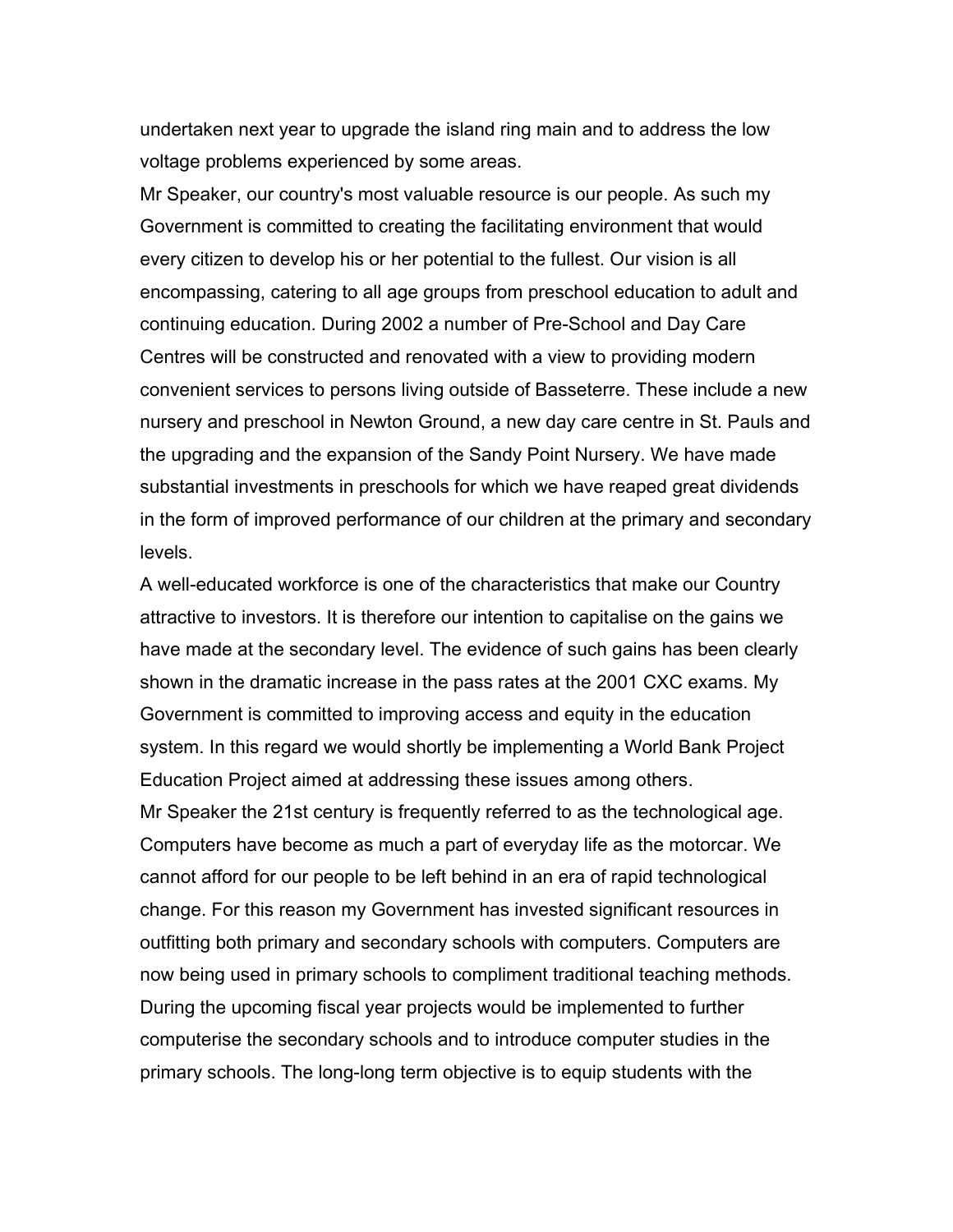necessary skills to allow them to take advantage of the job opportunities that are emerging in the information technology sector.

Over the past six years we have invested a significant amount of resources in upgrading various healthcare facilities. Our health centres island-wide have been upgraded. The Hospital Development Project, which is well underway to completion, will provide our people with a state-of-the-art hospital where they can receive quality health-care services in an environment that is comfortable to both patient and health care professionals. During 2002, the Phase II of the Emergency Medical Services would be expanded to provide a more efficient service to the rural areas.

Mr Speaker, since taking office, our Government has expended substantial resources in the provision of sporting facilities for the youth in our various communities. In addition coaching programmes have been developed and expanded to ensure that the competencies in various sports are developed. This has reaped tremendous benefits evidenced by the high level of performance of teams, which represent us in many sporting events regionally and internationally. The level of performance by teams from various communities has improved tremendously and there has been a resurgence of community pride. During 2002 the Ministry of Information, Culture, Youth and Sport would continue its programme of providing sporting facilities by constructing sporting complexes in St. Pauls and Saddlers. This Ministry would also continue its programme to upgrade our various playing fields and would put in place systems for the management and upkeep of all our sporting and recreational facilities. The preservation and propagation of our culture is also top on our agenda. In this regard the Ministry of Information, Culture, Youth and Sport is collaborating with the Heritage Society and the National Museum Committee in a project to convert the Old Treasury Building on the Bay Road into a National Museum that both local and visitors alike can enjoy. Plans are also underway for the construction of a multipurpose cultural center in which our artists would be able to display their various talents.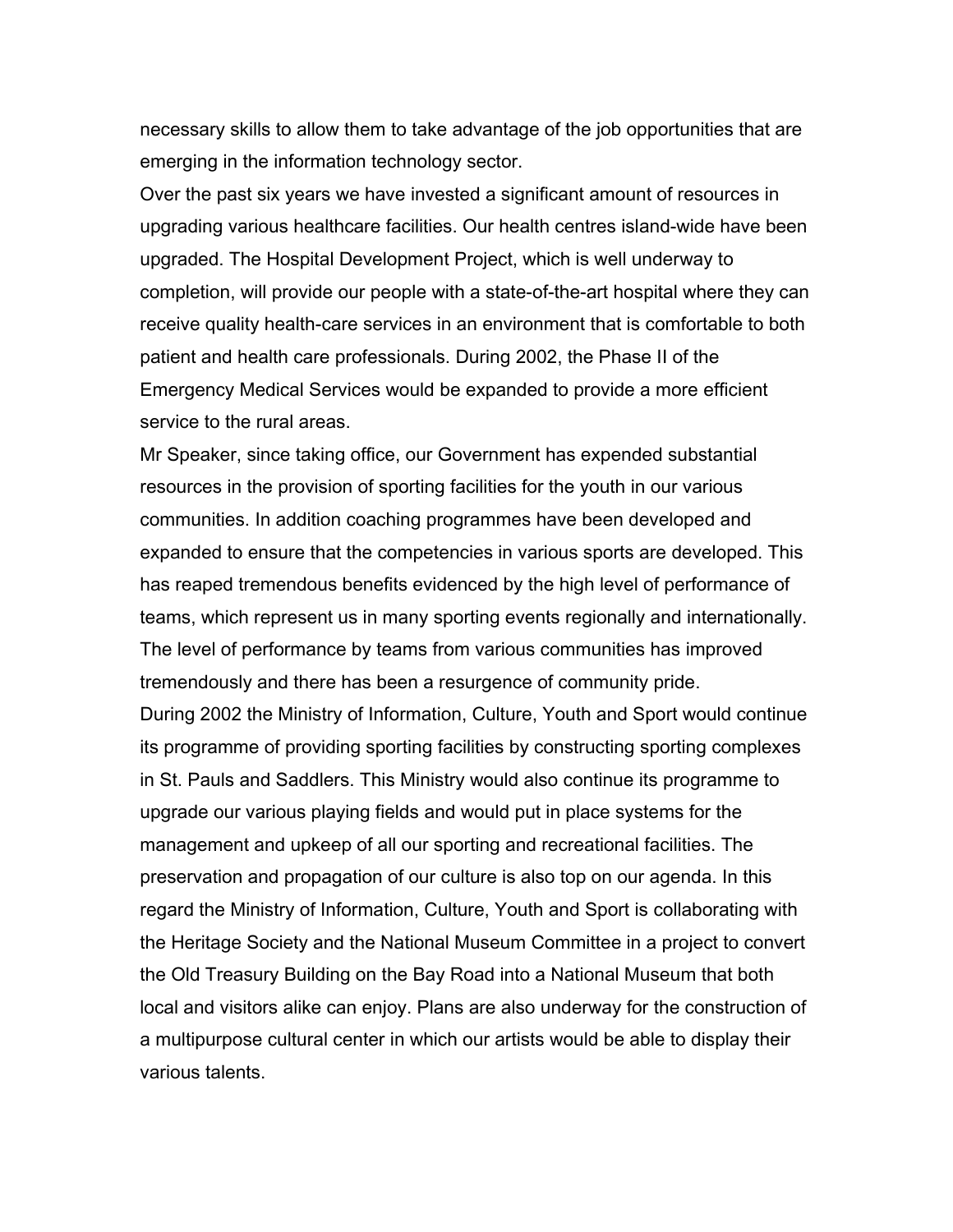Mr Speaker I have just outlined a number of the capital projects that would be implemented in the New Year. The focus of many of these projects is on the development and empowerment of people. We believe strongly that the ultimate end of all that we are striving to do as economic policy-makers is the advancement of our people. Hence the projects that we are proposing to implement seek to ensure that economic growth does not only result in good statistics but also touches the lives of as many of our people as possible in a positive way.

#### Fiscal Measures

Mr Speaker, in the context of the international economic climate that we face, the projection for decline in our revenues, and the impact of revenue reductions on the projected deficit, it would not be unreasonable to expect a significant adjustment in most of our tax rates. Indeed, although we have seriously curtailed the rate of growth of expenditure, the level of service that Government continues to provide to the society at large suggests that our people should be called upon to make a bigger contribution to the development process.

Of course my Government has always worked assiduously to ensure that the contribution demanded of our citizens is kept to the absolute minimum. We are totally opposed to the imposition of excessively high tax burdens on our people. We believe that the more of their incomes that our people and enterprises are allowed to retain, the greater is the scope for investment in various productive endeavours that would contribute to growth and development, higher levels of foreign exchange earnings, the creation of job opportunities for more of our people.

The Government of St. Kitts and Nevis is aware of the urgency to strengthen local business enterprises. With the institutionalisation of regional, hemispheric and international trade regimes through entities such as the WTO and CARICOM, along with the pending creation of FTAA, external competition will mount an unprecedented challenge to local businesses. My Government has therefore established a technical committee to monitor the productive sectors of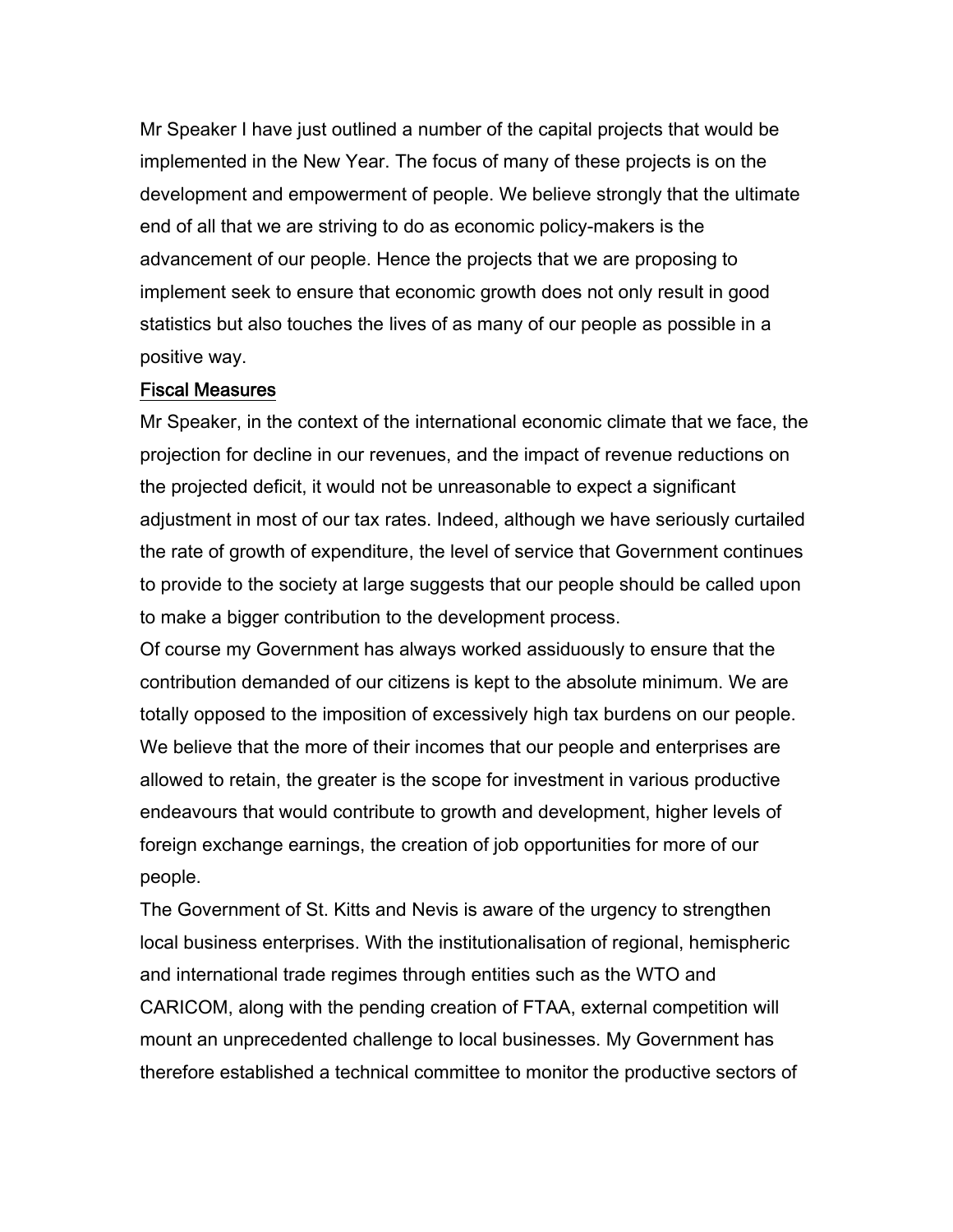our economy, to evaluate the impact of international agreements on these sectors and to advise Cabinet on the appropriate measures to secure the survival and progress of our enterprises within the framework of global competition. This Committee will provide a conduit for the public sector to channel any issues, concerns and recommendations to the Cabinet.

Mr Speaker, our public sector reform programme is also an important element of our strategy of increasing efficiency in the public sector and reducing the need to raise funds from taxpayers. The aim of our public sector reform programme is to achieve more with less. Already I have indicated that some expenditure heads have been reduced while the level of service has increased. As the public sector reform programme gathers momentum, we will see more of this type of restructuring in future budgets. Of course there is also potential for significant savings in our public corporations. Hence, we are now instituting a programme for much closer monitoring of the public corporations, with a view to ensuring that they comply with pre-defined operational standards and financial targets. Moreover, we will seek to commercialise a number of Government enterprises including electricity and water with a view to achieving greater efficiency and ultimately giving our people a stake in these enterprises through privatisation. Even in areas where privatisation is not deemed appropriate, we will introduce cost recovery measures, while at the same time give relief to the poor and underprivileged that cannot afford the services. For instance, the Health Department has found it necessary to revise hospital rates to help in meeting the cost associated with our huge investment in modern hospital facilities, but we will continue to provide free service to our children, chronically persons, the elderly and those person referred by their health centres. We are firmly committed to the view that every citizen of St. Kitts and Nevis must have easy access to good health care and other Government services critical to their ability to enjoy a reasonable standard of living. Hence, in these critical services, we will ensure that no citizen is denied access because of poverty or other social impediments.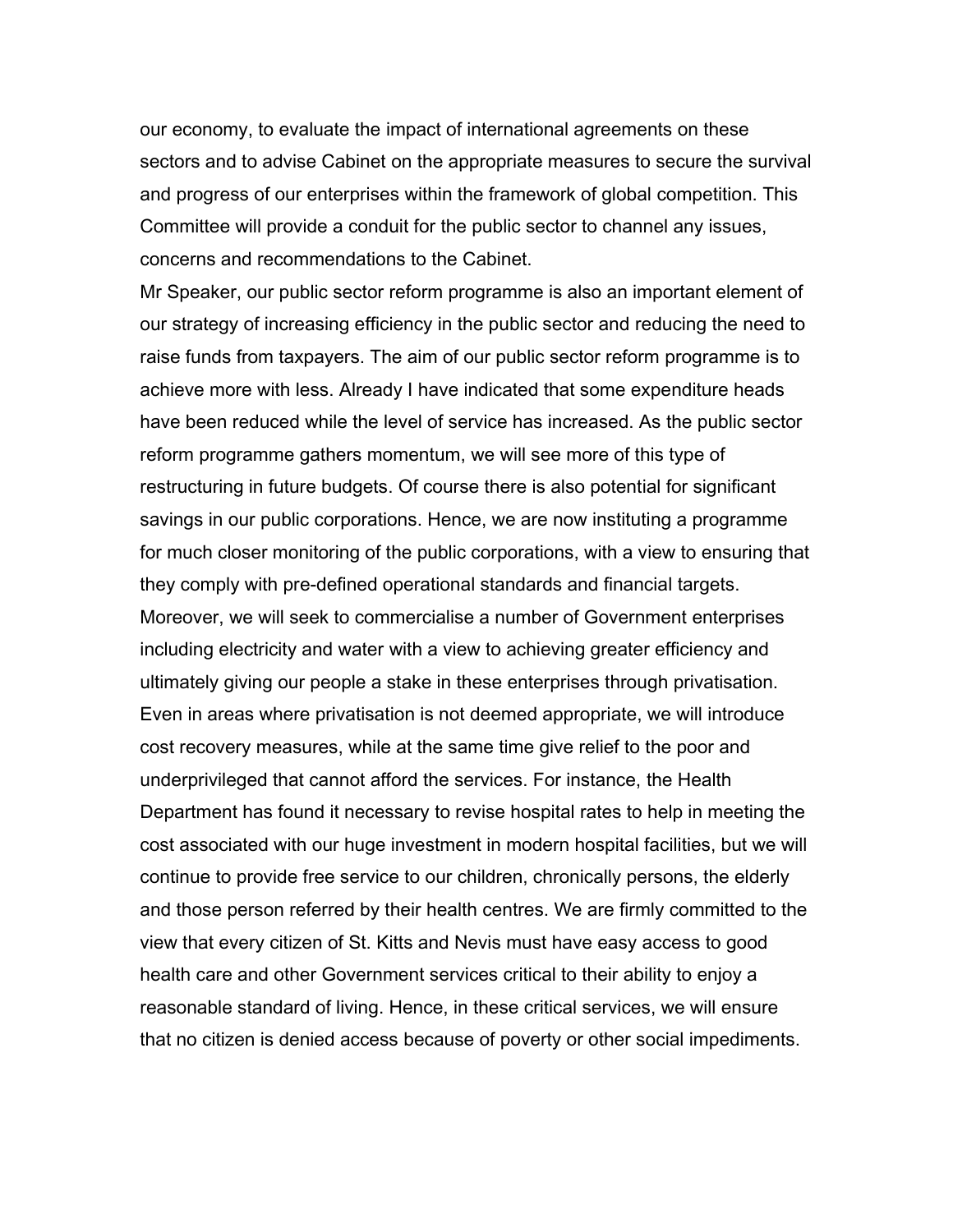In this regard, we plan to carefully examine our water rates in particular, with a view to assessing its impact on the poor. If it is determined that any of our people are denied adequate supplies of water and the ability to maintain appropriate sanitary standards because they genuinely cannot afford the rates, we will provide specific relief to those persons. Moreover, we are aware of the administrative problems in relation to the billing for water supplies, and as I indicated earlier, we are actively addressing these problems in a comprehensive manner. We also undertake that Water Department will correct any errors that have affected our people and provide recompense where this is deemed appropriate.

Mr Speaker, in order to reduce the tax burden that our people must bear, we will also try to identify new sources of revenue that do not directly impact on our people. In this regard, the Ministry of Transport is in the process of setting up a ship registry and implementing the provisions of the Merchant Shipping Act, especially as it relates to the imposition of fees. We expect that these measures will over time yield significant returns.

Hence, Mr Speaker, it is quite clear that my Government is doing everything possible to return to fiscal balance without creating undue hardships for our people. Consistent with my Government's strong record of sparing our people any undue tax burden, we do not propose to impose any new taxes this year. I am pleased to announce, therefore, that this year's budget is a tax-free budget.

#### **Conclusion**

Mr Speaker, the presentation of this budget afforded me the opportunity to tour the financial and economic landscape of our country, situated as it is in the midst of turbulent changes within the world.

We stand here as the Government of a microstate in a situation where no government has ever stood before. The changes that are taking place are climacteric and are accompanied by unexpected and unforeseen political and economic twists and turns. We stand in this world without any compass or guideposts to follow. The Government and the people of St. Kitts and Nevis are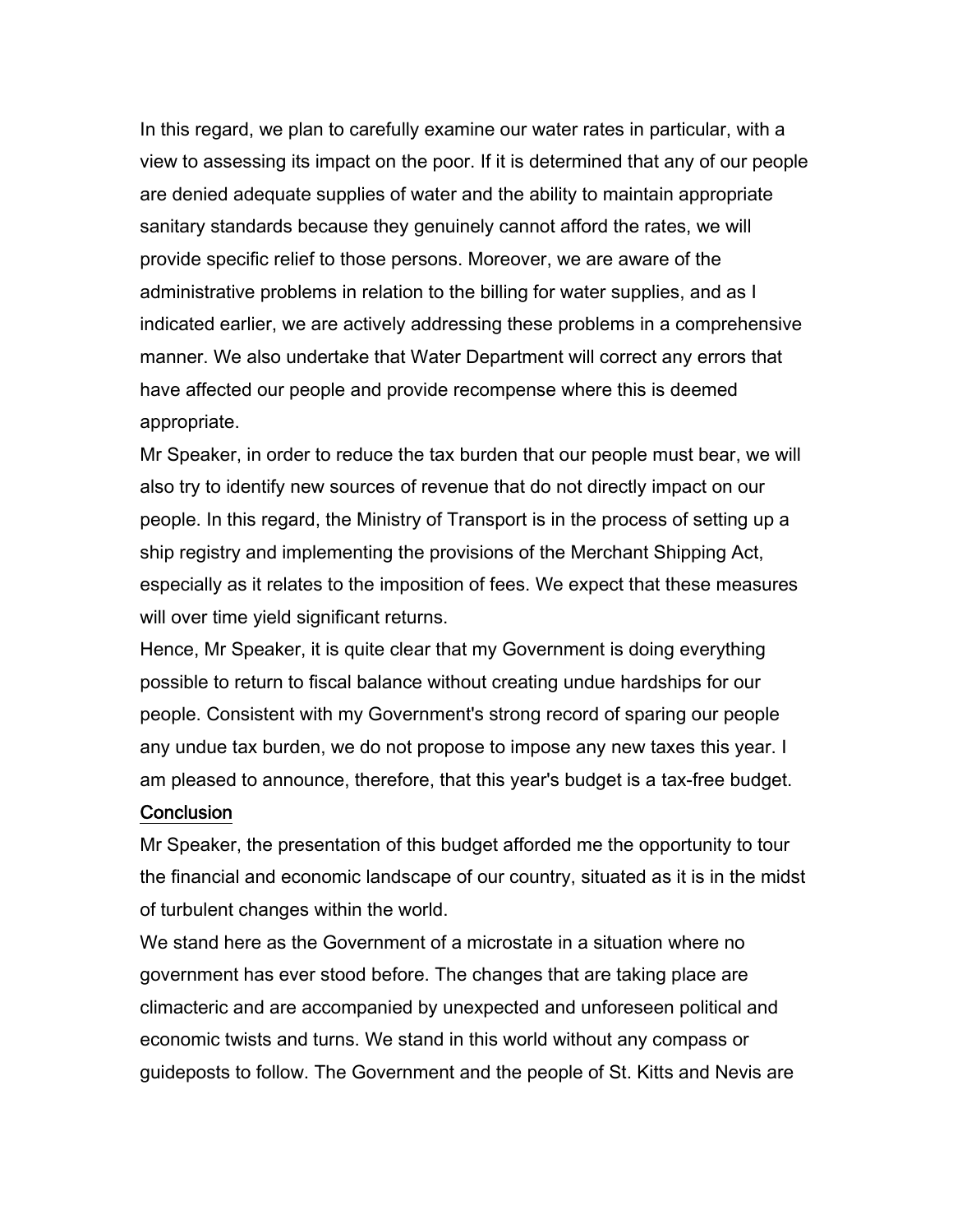left entirely to our resources to solve these novel problems, which bedevil us and the rest of the world.

So far the genius of the people of St. Kitts and Nevis has enabled us to weather the storm and navigate through stormy seas. It is that genius that this government is counting on to help us achieve our goals of stability, prosperity, dignity and equality in a New World Order that is now being born.

The dictates of the new economic order, which we have no power to change, pit us against countries with more resources at their disposal. Countries who share size, give them a decided advantage in their relations with us. We will not quake with fear. We will not run away from the problems and we are as confident as we ever were that Kittitians and Nevisians would continue to master their environment and to look after the interest of their people.

But let me issue a caveat here! Lester Thurow has stated that in the New World Economic Order, called Globalisation, countries will operate as teams.

Individualism and selfishness must have no place, as a country strives to obtain its fair share of the world's wealth. Just as a chain is as strong as its weakest link and a single member of a team may cause it to win or lose a game, so within the fierceness of global competition, individuals acting out of step with the other members of their society can cause great harm to their country as well as to their fellow countrymen.

The analogy of a team and a country in the era of globalisation is more apt and timely for St. Kitts and Nevis, where we have had a surfeit of political tribalism that has enervated the industriousness of many of our people.

I call upon all groups, at all levels to become fully sensitised to the pre-requisites of success in a globalised world and to eschew fissiparous tendencies which can weaken the thrust led by this government to achieve prosperity for our people in this new and dangerous world that we inhabit.

I am not advocating that all Kittitians and Nevisians should walk in lockstep and blindly acquiesce in everything that is proposed. The absence of criticism and a robust expression of ideas are indispensable to a healthy democratic society and